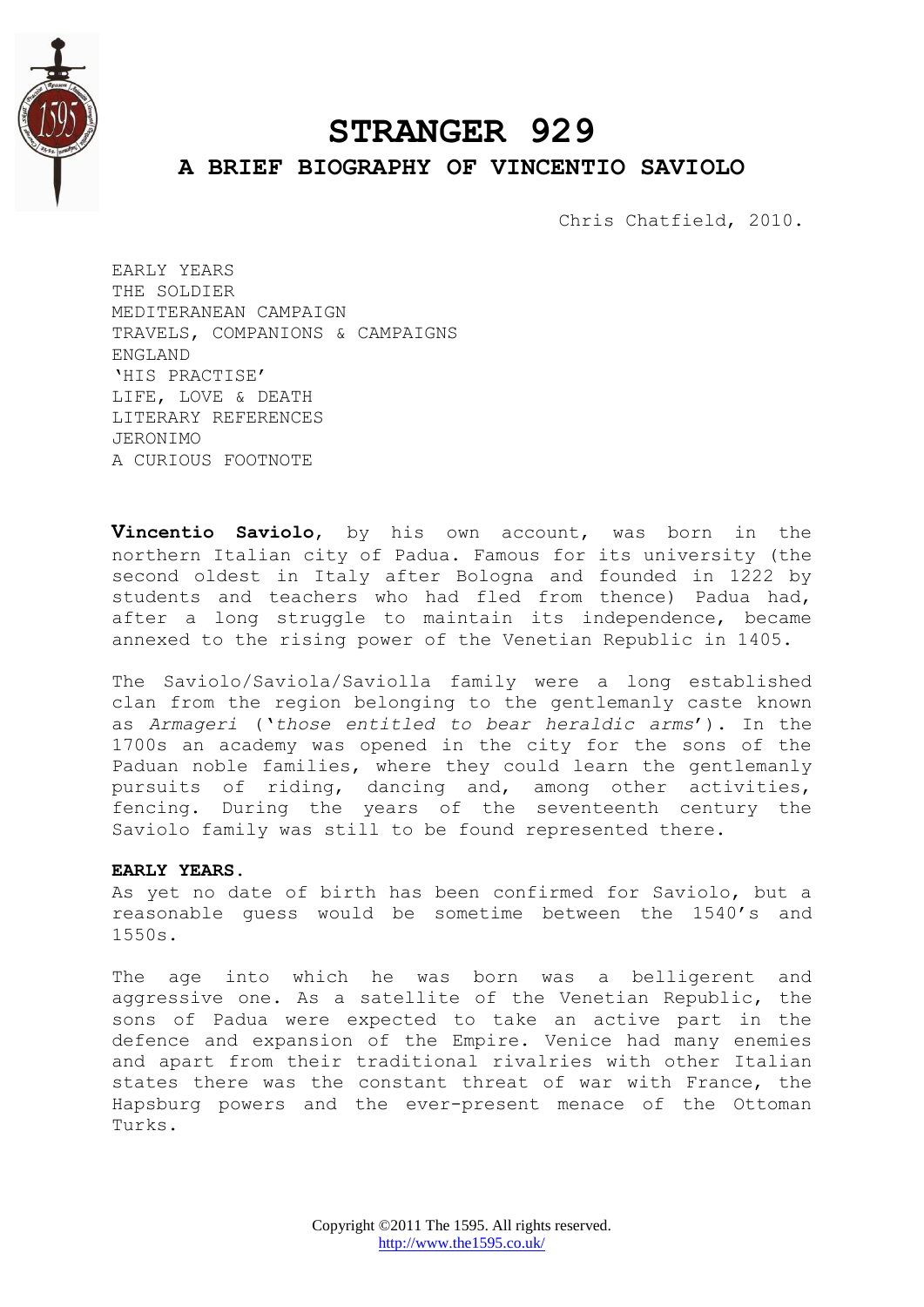

War and personal violence were an accepted and necessary part of everyday life, as was skill in arms:

*I remember that I being a youth, a freend of mine sonne to a Trumpet that was in pay under the Capitaines of the signorie of Venice, was with a certaine cosin of his set upon by eleven other young men that were their enemies, which his mother perceiving, took a Partisan in her hands, and defended her sonne and cosin, and sorely wounding five of their enemies made the rest to flye.*

The city of Padua was well known for its fencing schools. In an age of perpetual conflict the men from this area of Italy were noted for their swordsmanship. Apart from Saviolo, Alfieri and Salvador Fabris are among the city's other famous sword masters. Fabris (1544-1618), Saviolo's contemporary, shares some similarity in his use of footwork (though the form and function of their respective styles is greatly different). Both travelled widely: Fabris from court to court, whilst Saviolo seems to have campaigned across the continent as a soldier. Over time, both developed their own respective and distinctive systems, but perhaps an idiosyncrasy of the training of their youth remained, and possibly a defining feature of the "Paduan School" of fence was, in part, this particular use of footwork.

## *'…I have learned from the most rare and renowmed professors that have bin of this Art in my time…'*

The young Saviolo seems to have delighted in the study of arms: "*Since my childhoode I have seene verie many masters the which have taken great paines in teaching me...*" Who these masters were we have no way of knowing but, whoever they were, they instilled in him a lifelong passion for the study and practice of the art of arms.

The only master of Fence that Saviolo gives name to in '...[H]is Practise" is that of Maestro *Angelo of Alezza,* who held his school in Padua, the city of Saviolo's birth. Saviolo recounts the tragic tale of how Angelo raises a nephew from infancy and teaches him his trade only for the ungrateful wretch to run off and set up his own school, filching at the same time all the students that he can from his uncle; thereby, in effect, stealing from him his livelihood. The nephew is confronted by one of Angelo"s remaining loyal students, "*a gentleman who was his scholler and loved him entirely*", and in the ensuing argument the nephew is run through and slain. Saviolo comments: "*And if all unthankfull and treacherous men were so served after the same sorte, I thinke there would not be found so many, and truly of all vices I take this unthankfullnesse*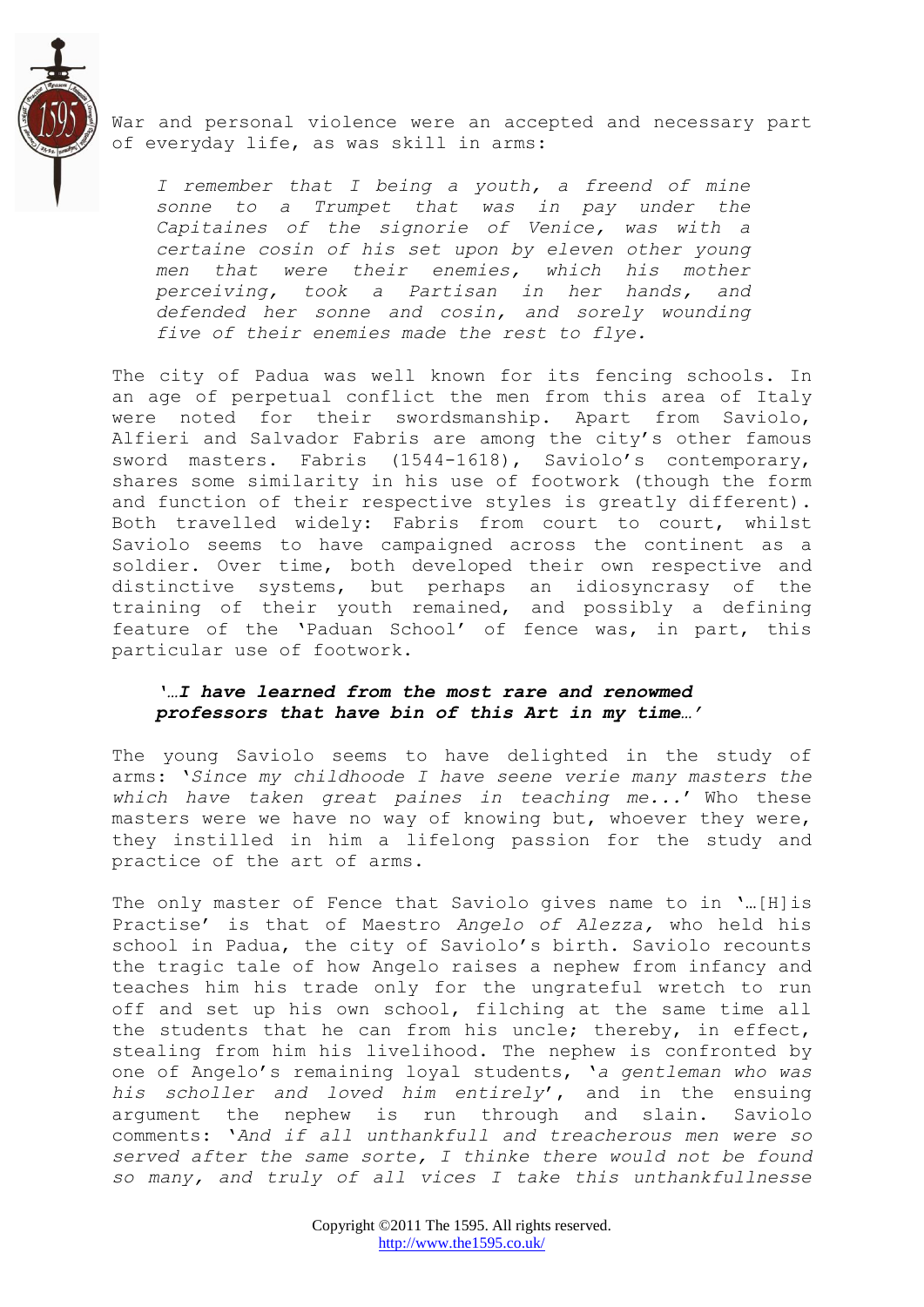

*to be one of the greatest that is incident to man".* Of course Saviolo was a master of Fence himself and one of the greatest (and probably most common) problems for men of this profession was for a prize student, thinking that they have learnt more than enough, to set up on their own and thereby steal away part of an already small market.

Perhaps Saviolo was himself a student of Master Angelo, or perhaps he was simply recounting a famous incident. Whichever, the life of a fencing master was inevitably fraught with peril. Whether or not it relates to the same incident, in 1573 an English agent working in Venice reported back to his superiors that: "*In Padua one Tappa, a famous master of fence, has been slain by a Frenchman"* [Collection of State Papers: Venice].

As the son of a gentlemanly family there would most certainly have been military obligations to fulfil and it would seem most probable for the youthful Saviolo to have served in the military of the Venetian Republic. The alternative is that, for whatever reason or reasons, he set out on his own and, as many a young man had done before him, went *a-soldiering*. The one clear lead that we have is that by the late 1570s he is to be found in the service of the army of the Holy Roman Empire. The only military commander under whom Saviolo categorically states that he served with is one Earle Rimondo of Torre, "…with whome I have served in warres when he was Coronell of certaine companies of the Emperours in Croatia, against the Turkes, at which time the Christians had as famous a victorie'.

Raymondo VI Della Torre (1546?-1623) was a staunch servant of the Holy Roman Empire. Examining his career we see that he was made Captain of Gorizia in 1565, Counsellor of the Duke of Styria and Carinthia in 1569, created *Reichgraf (*Imperial Count) in 1572, and was the Empire"s ambassador to Venice during 1593 and 1594 and to Rome in 1598. The composer Giovanni Croce dedicated his book of choir motets to Della Torre in 1594, either for the annual commemoration of the battle of Lepanto (1571), or to celebrate the Hapsburg victory at the battle of Sisak (1593).

Della Torre's first marriage (an incident that Saviolo recounts in his second book) was to Ludovika Hofer, daughter and heiress of Mattheaus Hofer von Hoenfels, Lord of Duino Castle (which he left to his daughters on his death in 1587), Ranzaino, Castagnavizza and Raunizza. Della Torre assumed the surname "Thurn-Hoffer und Valsassina Novella" soon after. On the death of Ludovika, he married (with papal dispensation) her sister, Maria Clara. Saviolo"s anecdote tell of the story of Raimondo"s betrothal to his first wife, though perhaps he knew the outcome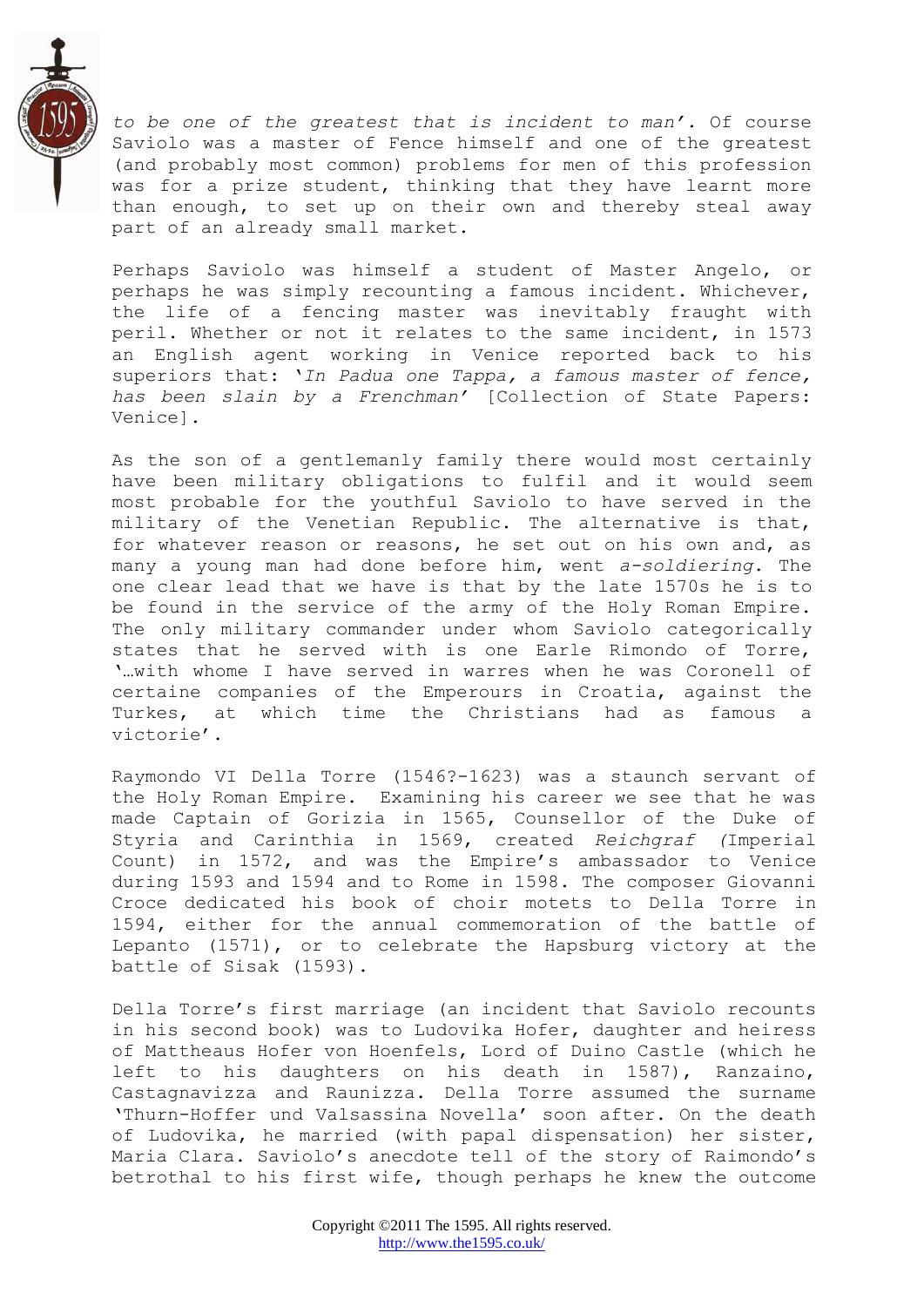

of the tale for he recounts: *"Lord Mathew, (who had two verie excellent proper gentlewomen to his daughters)…"…*

#### **THE SOLDIER.**

It would seem that over time Saviolo learnt his chosen profession well. In 1591 John Florio gave the following description of Vincentio:

*Yes hee hath good skill in everie kinde of weapon, hee shootes well in a peece, he shootes well in great ordinance, and besides he is a verie excellent good souldier.*

The nations of Europe, in the latter half of the sixteenth century, were in a near constant state of conflict. Anyone wishing to sell their sword on the field of war would not be short of opportunities. Florio"s observation indicates that Saviolo had admirably met the challenge of acquiring the skills that were essential for the advancement of the professional soldier of the sixteenth century. But where exactly did he learn his trade?

#### **THE MEDITERRANEAN CAMPAIGN (1570-71)**

In 1570 Pope Pius V formed a "Holy League" of Christian states (comprising of forces from Spain, Venice, the Papal State, Genoa, various other Italian States and the Knights of Malta) to halt the expansion and aggressions of the Ottoman Empire in the Mediterranean. Whether Saviolo participated in this particular struggle we cannot say for certain, but what is clearly evident is that he shows a deep familiarity with individual actions and an in-depth knowledge of the Commanders, Captains and soldiers who made their names during this particular conflict. A high proportion of the anecdotes recounted in "*…[H]is Practise"* deal with the characters and engagements of the Holy League.

The campaign reached a climax with the Battle of Lepanto on the 7<sup>th</sup> October 1571. The conflict was the last great galley battle and one of the most famous and bloody engagements of the sixteenth century. The Christian fleet, under the command of the brilliant and tragically romantic Don John of Austria, confronted and defeated the might of the Ottoman navy; though soon after the battle the Ottomans were to remark to a Venetian ambassador concerning their respective losses at Cyprus and Lepanto that: *"*In wrestling Cyprus from you we have cut off an arm. In defeating our fleet you have shaved our beard. An arm once cut off will not grow again, but a shorn beard grows back all the better for the razor*"* (*Empires of the Sea,* Roger Crowley).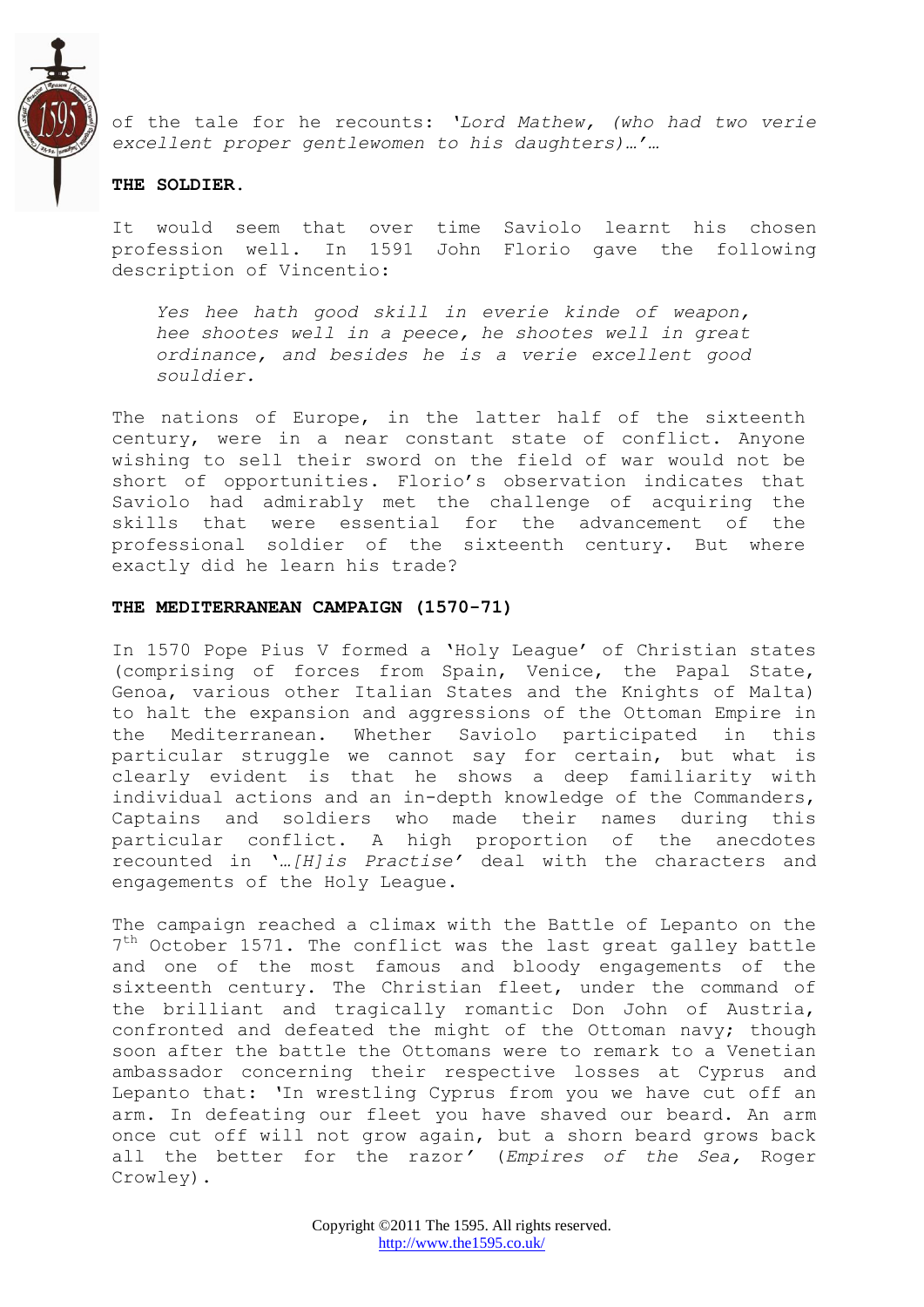

Saviolo references Don John, the Holy League and its commanders - including the famous condottieri Ascanio della Cornia, the League"s Field Master General, who was released from prison by the Pope especially for the occasion, despite being held on charges of murder, rape and the 'use of torture'. Saviolo also displays a knowledge of the Ottoman"s commanders Ulich Ali Pasha [*Allibasa*] and Kara Khodja [*Carracossa*]) and even of the weapons used by the Turks. While it is possible that this knowledge might have been read or even picked up in conversation with those who had been there, it is not inconceivable that at least some of it was first-hand experience.

Interestingly, even though the army was most definitely multinational in its make-up, Saviolo refers to the conflict as the 'Venetian's war with the Turks'.

## **TRAVELS, COMPANIONS & CAMPAIGNS.**

By his own account Saviolo was widely travelled and if we cannot know his exact progress then perhaps we can begin to know him by the company that he kept and the places that he visited. The following first-hand anecdotes taken from *…[H]is Practise* offer a rare and fascinating glimpse into the lives of Saviolo and men of his ilk.

*I have seen and noted in diverse partes of mine own countrie and in other parts of the world, great quarrels springing from small causes, and many men slayne uppon light occasions. Amongst other things I remember that in Liessena a citie of Sclavonia, it was once my chance to see a sodaine quarrel and slaughter upon very small cause between two Italian captaines of great familiaritie and acquaintance. There was in the companie a foolish boy belonging unto one of the Captaines, who going carefully forward, & approching neere unto the other captaine, began to touch the hilts of his sword, whereupon the Captaine lent the boy a little blow to teach him better maners : The other Captaine (the boies master) taking this reprehension of his boy in worse parte than there was cause, after some wordes multiplyed began to drawe his sword, the other Captaine in like sort betaking himselfe to his rapier did with a thrust run him quite through the bodie, who falling down dead upon the place received the just reward of his frivolous quarrell.*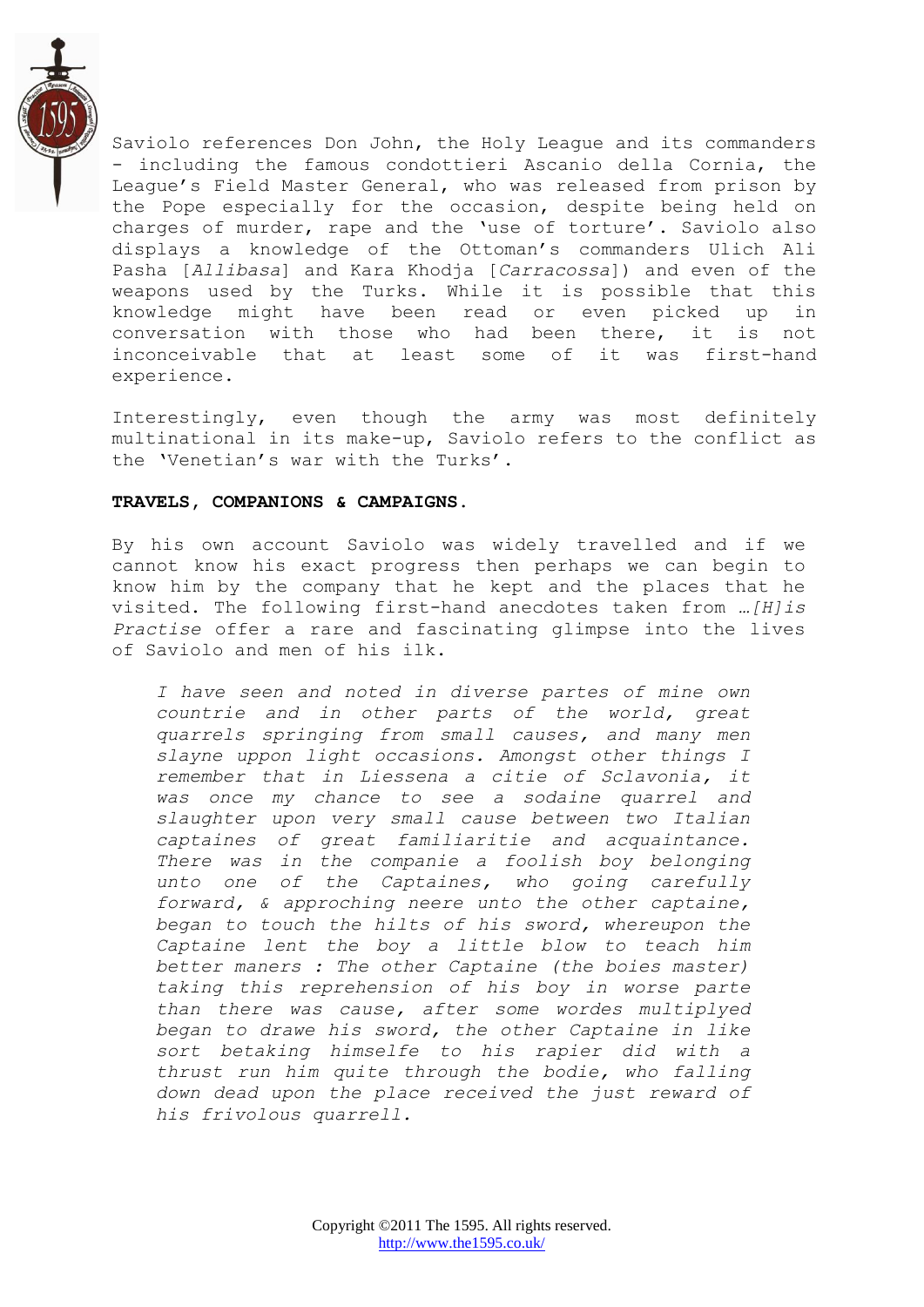

*Whereof I have my selfe seene a notable example, passing through the Citie of Trieste, in the uttermost part of the territories of Friule in Italy, wher I sawe two bretheren, one a most honorable Captaine, and the other a brave and worthie souldier, who walking together in the streetes, were verie stedfastly eied of certaine young Gentlemen of the Citie, who stared the Captaine and his brother in the face something unseemely, and (as they took it) discurteouslie : wherupon they asked the Gentlemen in verie curteous manner, whether they knew them. They answered no. Then replied the Captaine and his brother, Why then doo you looke so much upon us? They aunswered, because they had eies. That (sayd the other) is the crowes fault, in that they have not picked them out. To bee short, in the end one word added on the other, and one speech following the other, the matter came from saying, to doing : and what the tung had uttered the hand would maintaine : and a hot fight being commenced, it could not be ended before the Captaines brother was slaine, and two of the gentlemen hurt, whereof one escaped with the rest, but the cheefest cutter of them all was hurt in the legge, and so could not get away, but was taken, imprisoned, and shortly after beheadded : he was very well beloved in the Cittie, but yet could not escape his end …*

*I have my selfe knowen in Countries beyond the seas, two Capitaines, the one named Faro, the other Montarno de Garda, the Lord of Mandlot, governour of Leon met together, wherof the one trecherouslie minded, prayed the other to shew whether he was not privily armed : whereupon as soone as Captain Montarno had opened his doublet, he presently ranne him through, and seeing him fall down dead (as hee thought) on the ground, returned into the citie with counterfeit glorie, as if he had done wonders, until by hap the poore Capteine was found by his friends yet living, to bewraie the other Captaines vilanie.*

*Satisfaction done to one in Burgandie, by death for his insolencie.*

*A Certaine quarrel rose betwixt two souldiers which I knew very well, one a Norman of Roan called James Luketo, a man very wel experienced in armes, who falling into some words with the other (being at Geneua) gave him a boxe on the ear, wherupon he answered Luketo, that because hee knewe him to have*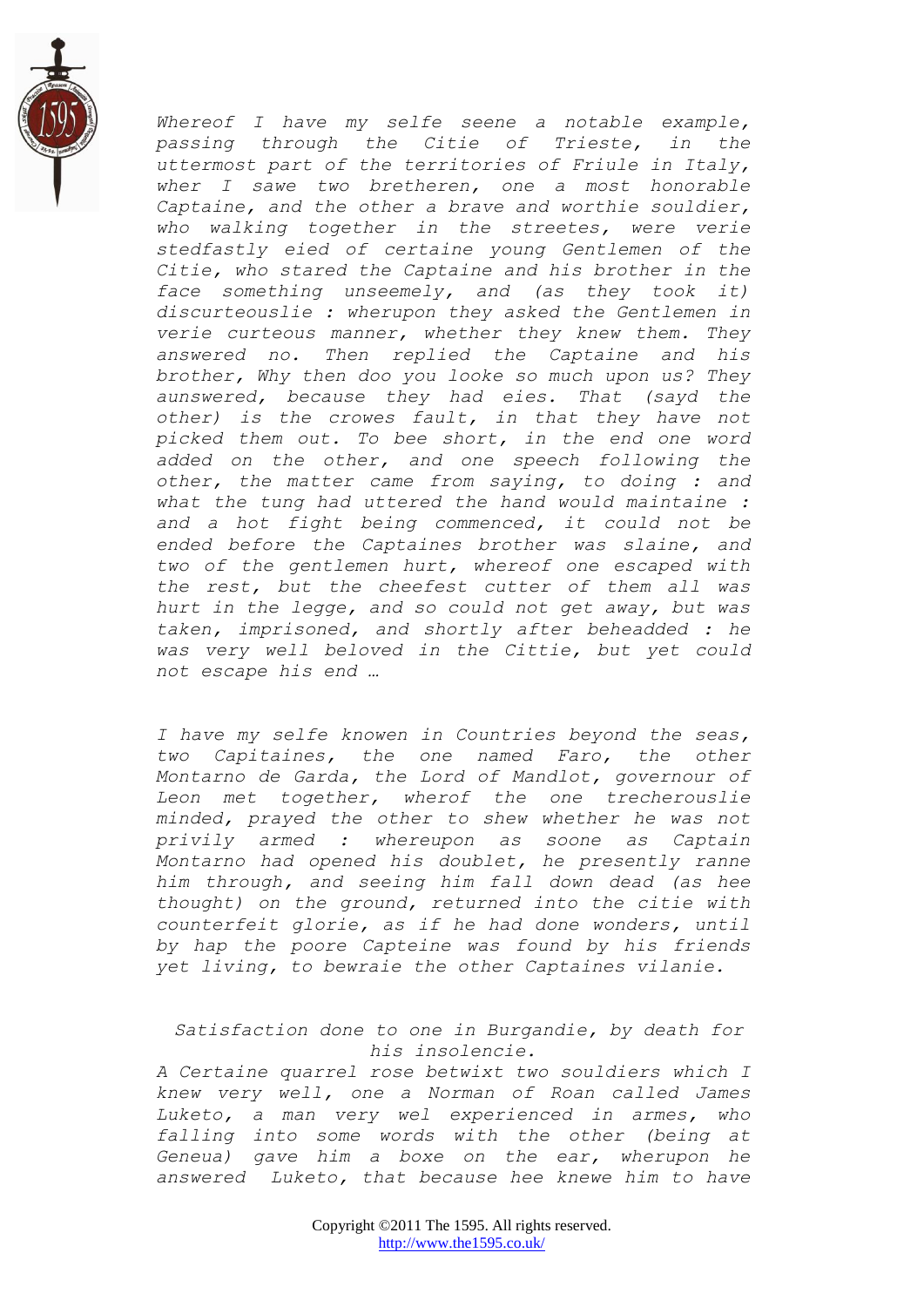

*great skill in his weapon, which he had not, but beeing a souldier would fight, and challenged him for to meete him with his peece, and going to the Generall of the armye, obtained leave for the open fielde with his consent and the other commaunders : who were present at the action, and seeing that many discharges passed betwixt them, and yet neither of them tooke any hurt, suffered them to charge their peeces no more, but sought to reconcile them againe, and make friends : whereupon it was agreed of both partes, that he of Geneua, to whom the boxe on the eare was given by Luketo, should in presence of the Generall and other Captains of the armie, strike Lucheto on the shoulder, and say I am satisfied, wee will be freends. But the Souldier of Geneua being of stout stomacke, when hee came to doe as it was concluded, tooke Luketo a sound blow on the eare, which Luketo taking for a great injurie beeing in that presence, and against the order set downe, drew his sworde presently and ranne him through, and so slew him out of hand, justly rewarding him for his insolencie.*

*Being in Ravenna, I sawe in one of the Churches the carved image of a Ladie, who, being wife to a Gentleman that was cheefe of the house Rasponi had ever in her life time accompanied her husband in all his warres, and achived immortall fame by her prowesse and valour.*

[The lady in question was most probably Giovanna Fabri who became head of the powerful Rasponi clan of Ravenna after the death of her husband Teseo. She died sometime between 1557 and 1565. There was a statue of her (unfortunately no longer in existence) at the church of San Francesco.]

What is of note is that his acquaintances are not only soldiers, as one would expect, but, in the majority of cases, Captains. (The term Captain was often used to describe anybody in a position of military authority.) This suggests that Saviolo was in a position - either because of the gentlemanly status or by his professional attainment - to know and be comfortable in such company.

The names are, in the main, just fleeting shadows but we can catch the occasional glimpse of their extraordinary lives. Very tentatively "Montarno de Garda, the Lord of Mandlot, governour of Leon" could perhaps be Francois de Mandelot, Governor of Lyons; and if this were the case it would imply that Saviolo was in France and had some connection to the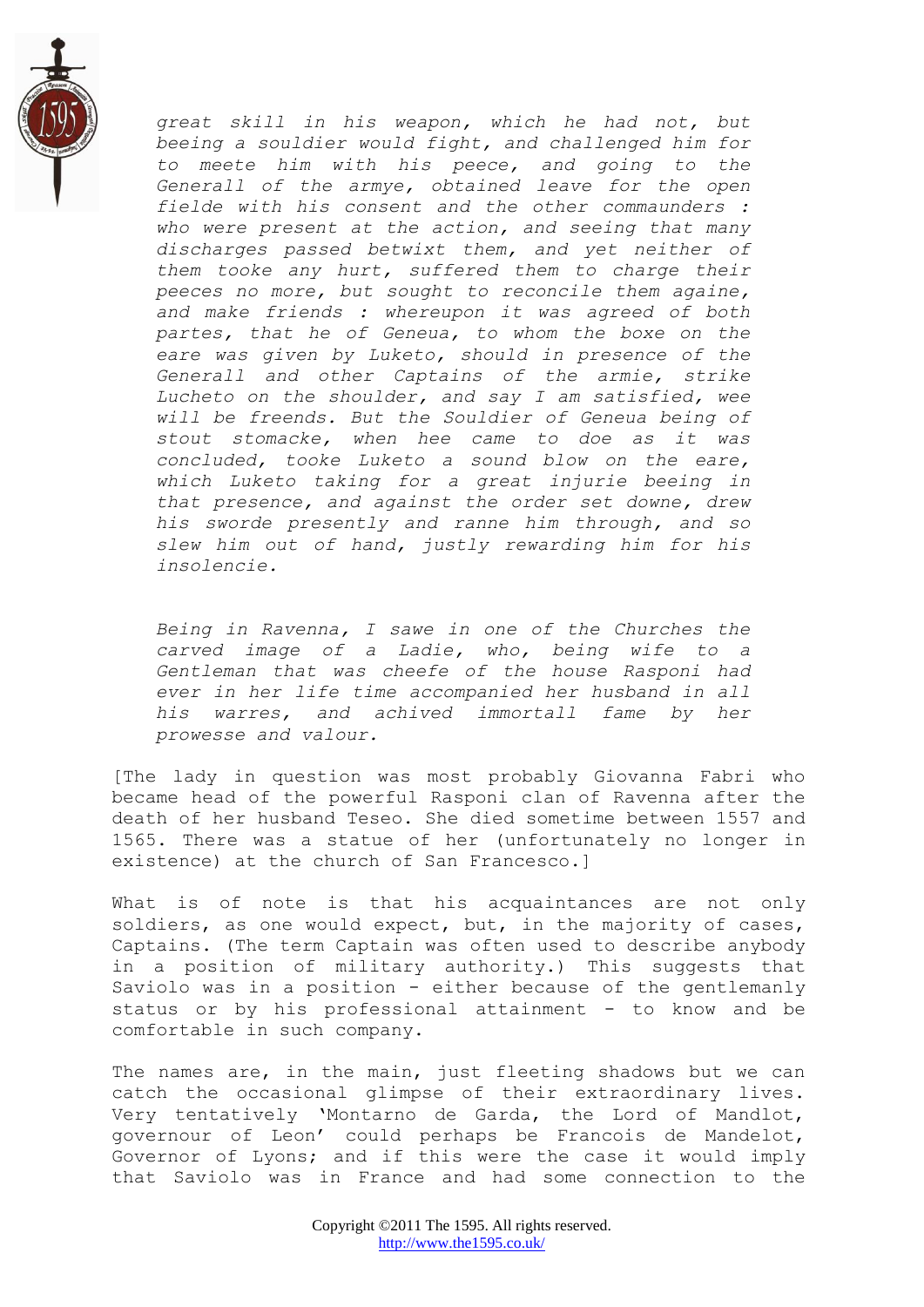

French court. If so, it would have had to have been before 1586 when "Captain Mandelot" was killed.

As to his travels, Saviolo seem to have spent time in the buffer provinces of Fruili and Lombardy. Friule was the frontier of the Hapsburg Empire where it met and contested for dominance in Eastern Europe with the Ottoman Empire. In Saviolo"s day, Trieste was part of the Austro-Hungarian province of Carniola. In 1567 the Turks, under the veteran commander Kapudan Piali Pasha, had attacked the city.

The district of Lombardy in Northern Italy served a not dissimilar function:

*The Milanese was regarded primarily as a "place d"armes". Its strategical importance was very great indeed, for it not only linked Spain with Austria, and, through the Franche Comte, with the Low Countries, but served as a barrier against French advance into Central or Southern Italy. In consequence, the Lombard towns were all strongly fortified, as were the frontiers of the Duchy. There was a permanent garrison of about five thousand Spanish infantry, besides Italian troops, which included a native militia, for which each Lombard commune had to provide and equip its quota of recruits.*

[Don John of Austria - Sir Charles Petrie]

Lastly, and most interestingly, we have Saviolo's reference to an engagement in which he participated against the Turks in Croatia:

*There were two Noblemen of account under Archduke Charles, Prince of Stiria, Carinthia, & some places in Croatia and of Fruili, who were both of the confines of Friuli, one of them being called the Earle Rimondo of Torre, with whome I have served in warres when he was Coronell of certaine companies of the Emperours in Croatia, against the Turkes, at which time the Christians had as famous a victorie, as likely hath beene heard of, by the industrie and valorous vertue of generall Pernome, and the Lord Firinbergher.*

Johan Ferenberger of Auer (1511-1584) had a long record of service with the Hapsburg Empire, having sailed with the Imperial fleet under Andrea Doria in 1552 and fought with the Papal army in 1556. From humble beginnings he worked his way through the ranks and by 1566 is recorded as commanding a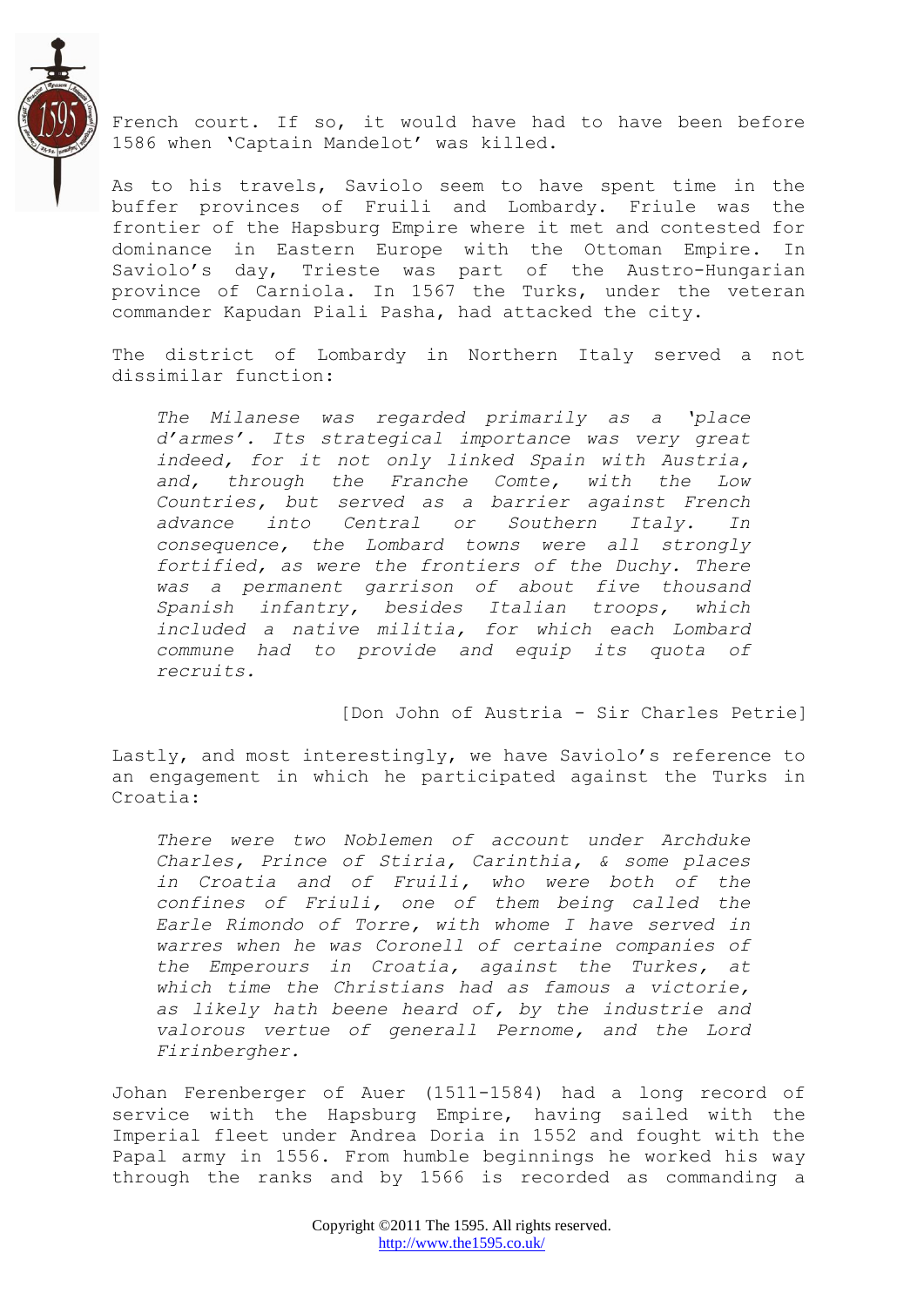

small company of Tirol-enlisted troops on the borders of Croatia. Between 1578 and 1579 he was appointed as Supreme Commander of the Croatian *Krajina* (the "military frontier" of the Croatian border with the Ottoman Empire) to protect the region against the aggressions of the Ottoman Turk. Immediately he appears to have gone on the offensive, managing to *re-conquer* some towns previously taken by the Turks. One of his captains was the young Andreas von Auesperg (1556-1593) who would in time take over Ferenberger's command and go on to earn the titles of 'the Christian Achilles' and 'the Terror of the Turks' at the Battle of Sisak (1593).

In 1578 came Ferenberger"s most successful engagement. In the early part of that year the Ottomans attacked the town of Dreznik. Ferenberger, with '18 great guns and 7,000 soldiers' (mainly from Carinthia, Carniola, Gorizia and the Austrian part of Istria - remembering that Rimondo Della Torre, Saviolo"s colonel, was Captain of Gorizia), responded, lifting the siege with such success that he "*killed and captured over 900 Turks"* [German Dictionary of Biography].

Ferenberger would win other victories, but it would seem likely that the conflict at Dreznik is the "famous victorie*"* to which Saviolo refers.

#### **ENGLAND**

The Stranger Return.

On the  $6<sup>th</sup>$  of March 1593 the order for a census was issued to record every foreigner ('stranger') living and working within the city of London. The return was to be completed in four days.

*For the census ordered in 1593 the alderman of each ward were, as usual to make : "with as great secrecy as may be … diligent search … within all parts in your ward what and how many foreigners are residing … of what nation, profession, trade or occupation … how many servants … how long they … have been in the realm, to what Church every of them resort, whether they keep [employ] any English-born people in their houses or otherwise set them to work, or whether any of them sell [prohibited] wares … whereby the prices of things be enhanced or Her Majesty … decreased in customs."*  Irene Scouloudi

[*Elizabethan London*, Liza Picard]

The Return contains the following entry: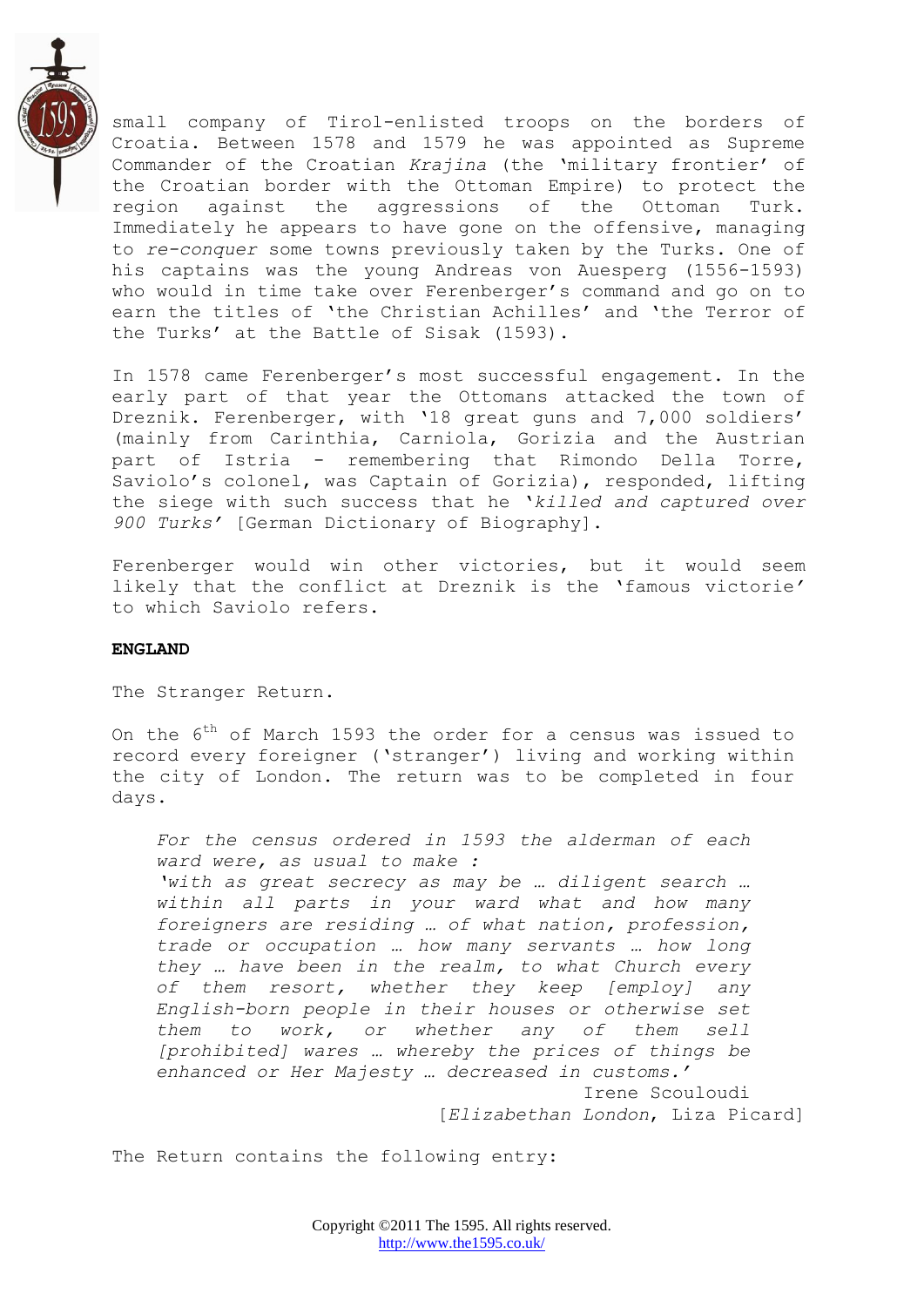

*929. Saviola, Vincenzia, 1; Italian, born in Venice; no occupation; no children; no stranger maid servant; dwelt in England 6 years; no denizen; of the Italian Church; keeps one English man servant and one maid servant; sets no English person to work.*

By this account, Saviolo arrived in England in 1587.

The English swordsman and author George Silver, complaining about the popularity of foreign fencing instructors, wrote:

*There were three Italian Teachers of Offence in my time. The first was Signior Rocko : the second was Jeronimo, that was Signior Rocco his boy, that taught Gentlemen in the Blacke-Fryers, as Usher for his maister in steed of a man. The third was Vincentio.*

Rocco Bonnetti was a Venetian *Captain* who had arrived in London around 1569 and at some point opened a "College" of fencing in Warwick Lane, to teach the Gentry and Nobility of England the continental style of arms (much to the annoyance of the London Masters of Defence). Bonnetti's salle was situated in the building that was to become the first Blackfriars theatre and his second wife was a relation of James Burbage (father to the famous actor Richard) who owned the lease on the building. The relationship between Rocco and his wife would appear to have been a difficult one; in 1583 the French Ambassador Michel de Castelnau Mauvissiere, appealing to Sir Francis Walsingham on Bonneti's behalf would write:

*There is poor Rocco Bonnetti, who on his return from Scotland as poor as Job, has repaired to me in order the sooner to tell me of his miseries and the bad turn which his wife and her bullies (ruffiens) have played him. I have [no] means to aid him except with goodwill. You may do it since you have known him here. Next to God, he looks to you for support, and thinks perhaps that my recommendation to you may be of some service to him. He has prayed me, being sick in bed and without money, to write this letter to you in his favour, to beg you to help him from your resources against these parties, and those who are keeping his goods from him, and to have granted him a Commission of gentlemen of your Council, that he may have justice against them; wherein I think that your abundant courtesy towards all men will be of more service to him that this letter.*

[Calendar of State Papers Foreign vol.17.]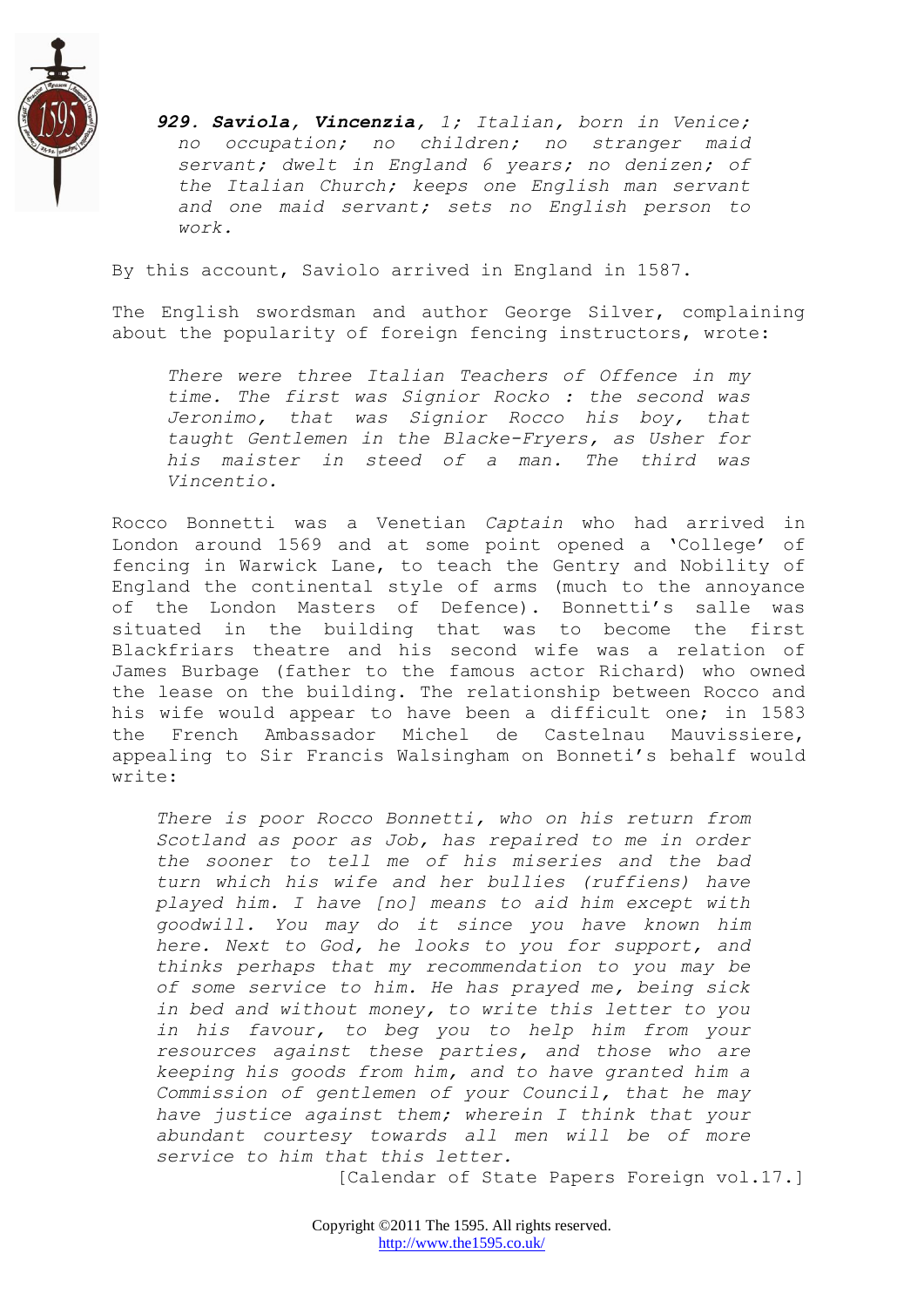

At the time of his second marriage in 1576 to the widow Ellen Cuttle (his first English wife, Eleanor St. John, had died a few years earlier) he appears to have been in the service of the Earl of Leicester. Apart from being an ex-military man and a teacher of fence Bonnetti was also a spy, probably first coming to England in the pay of Catherine di Medici. In 1583 he was *working* for Sir Francis Walsingham"s "Secret Service", carrying letters from Scotland that would eventually be used in the uncovering of the Throckmorton Plot. Worth noting is that this service came by way of recommendation from Ambassador Mauvissiere.

Bonnetti died in "*thospital*" in 1587, the year that Saviolo seems to have arrived in England. Was there a connection? The most obvious one is Jeronimo. George Silver writes:

*Then came in Vincentio and Jeronimo, they taught Rapier-fight at the Court, at London, and in the countrey, by the space of seveun or eight yeares or thereabouts.*

Jeronimo is described by Silver as the "*boy*" of Rocco Bonnetti, but whether he means by this that he is his son or simply a student is unclear. On his arrival to England Saviolo appears to have worked in partnership with Jeronimo; is it possible that his reason for coming to England was to take over the ailing Bonnetti's business as a fencing master? It would seem unlikely as Mauvissiere"s comment to Walsingham would indicate that Bonnetti's salle was not in the rudest of health.

The first known mention that we have of Saviolo in England is by John Florio in his 1591 work *Second Frutes*. Florio (1553- 1625/6) was the son of an Italian Protestant refugee who had briefly settled in London. John Florio studied and taught at Oxford and in time he was to become well connected with the court, counting Robert Dudley, Earl of Leicester; Robert Devereux, Earl of Essex and Henry Wriothesley, Earl of Southampton among his patrons. His passion was in introducing and translating texts from the Continent, especially Italy, to England.

In 1591, at the time of publication of *Second Frutes,* it is thought that Florio was in the employment of the Earl of Southampton. However, between 1583 and 1585 he had worked at the French Embassy as tutor to Mauvissiere's daughter. Perhaps Florio had met Bonnetti during his time at the French Embassy; this might offer a connection between Rocco and Vincentio. Working there at the same time as Florio was the Italian philosopher Giordano Bruno. The two men would become great friends and it is probable that *Second Frutes* was written by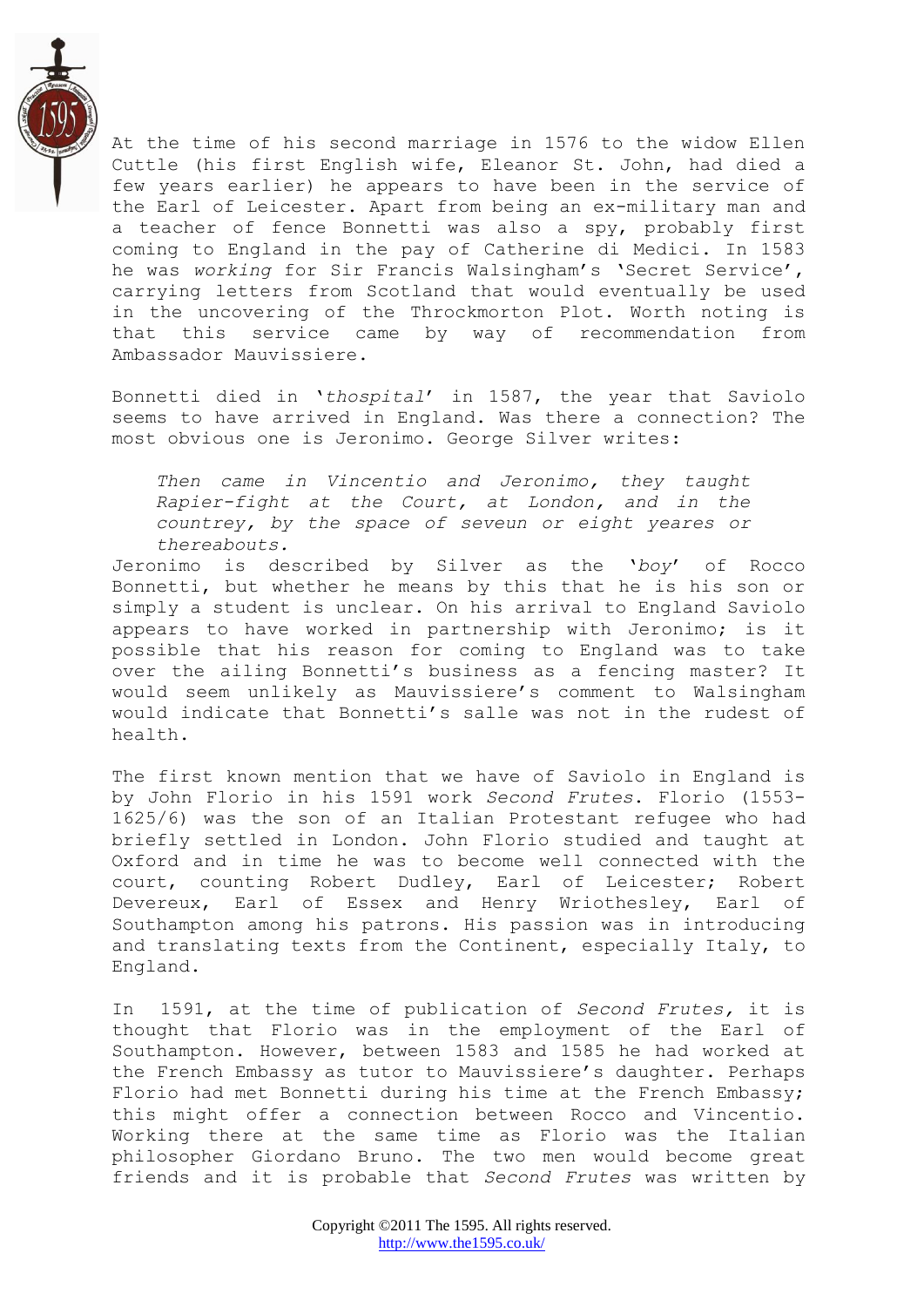

Florio in part as a remembrance to his absent friend, as the book contains constant reference to him.

*Second Frutes* was the second of Florio"s Dialogue manuals (*"*a text book for teaching Italian to Englishmen and English to Italians'). In Chapter Seven two friends, Giordano and Edward, engage in conversation as they walk through the streets of London.

*G. But to come to our purpose againe, of whome doo you learne to plaie at your weapons? E. Of master V.S. G. Who, that Italian that lookes like Mars himselfe. E. The verie same.* G. Where dwells he? E. In the little streate, where the well is. G. Alas we have a great waie thether yet. E. Pardon me sir, it is but hard by. G. At what signe dwells he? E. At the signe of the Red lyon. *G. Dooth he plaie well? Hath he good skill in his weapon? E. As much as any other man. G. Is he valiant, and a talle man of his hands? E. More valiant than a sword itselfe. G. How much doo you give him a moneth? E. I have made no price with him. G. What weapon doo you plaie at moste? E. At rapier and dagger, or rapier and cloake. G. The true and right gentleman-like weapons. E. Trulie he teacheth verie well, and verie quicklie. G. Have you learned to give a thrust? E. Yea. And to warde it also, and I knowe alle the advantages, how a man must charge and enter upon his enemie. G. You have spent your time verie well then. E. I cannot tell what I should doo else. G. What place in Italie was he borne in? E. I take him to be a Padoan. G. I have heard him reported to be a notable talle man. E. Hee will hit any man, bee it with a thrust or a stoccada, with an imbroccada or a charging blowe, with a right or reverse blowe, be it with the edge, with the back, or with the flat, even as it liketh him. G. Is he left or right handed? E. Both, all is one to him. G. What dooth he commonlie take a moneth? E. But little, and there is no man, that teacheth with more dexteritie and nimblenes than he.*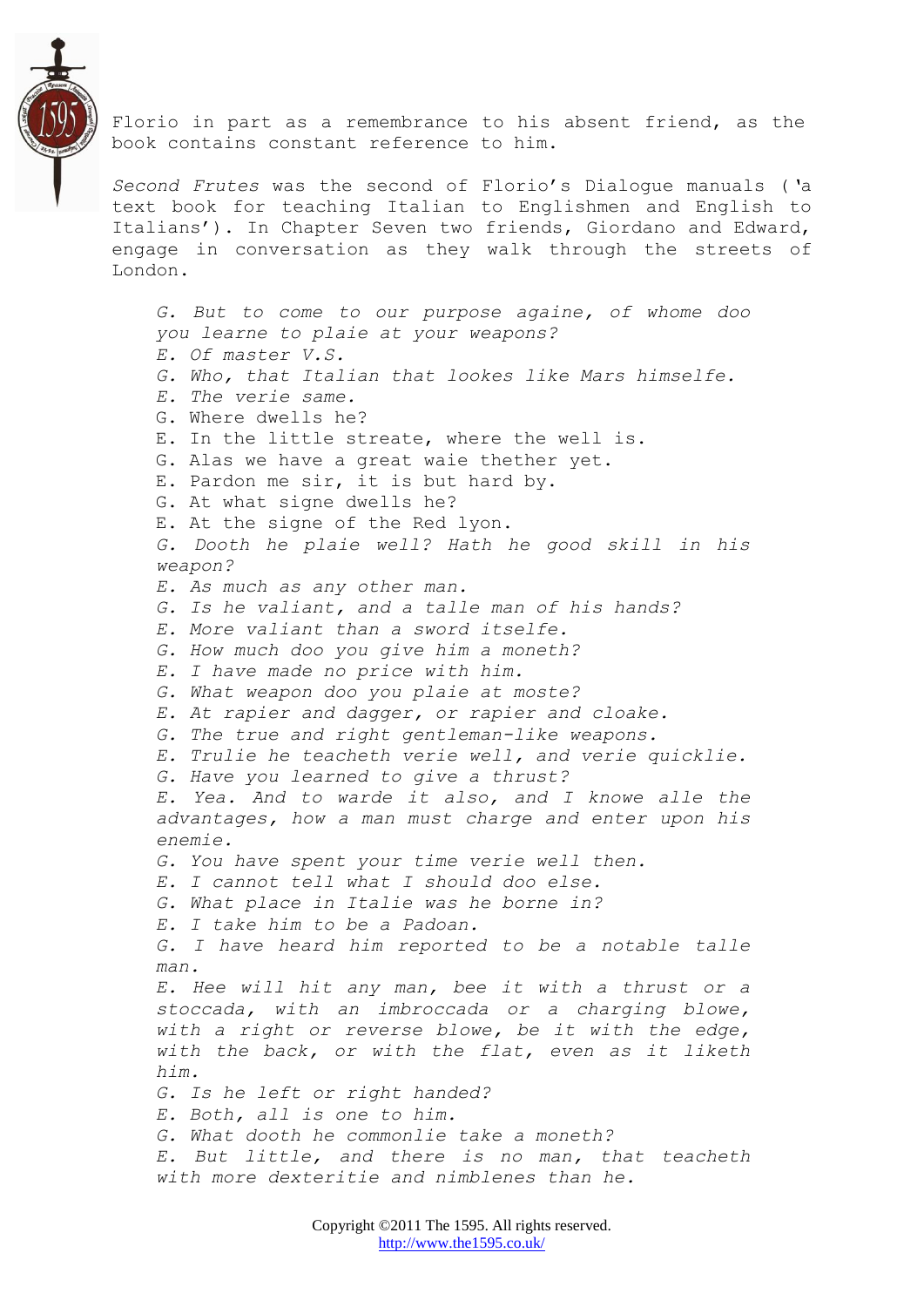

*G. Can he doo nothing else, but plaie at fence? E. Yes hee hath good skill in everie kinde of weapon, hee shootes well in a peece, he shootes well in great ordinance, and besides he is a verie excellent good souldier. G. All these rare good qualities doo verie seeldome times, concur in anie one of our fencers. E. Moreover, hee is a good dancer, hee danceth verie well, both galiards, and pavins, hee vaultes most nimblie, and capers most loftily. G. He differs verie much from other fencers. E. Yet there are manie honest and proper men among them. G. There may be some, but one swallowe brings not sommer, nor one divell makes not hell. E. Is he a great quarelour, and a brawler? G. Hee is most patient, neither dooth he goe about to revenge any injurie that is offered him, unless it touch his credit and honour verie far. E. He should bee no Italian then,…*

By 1591 Saviolo had established a fencing salle close to the sign of the Red Lion. There still remains a Red Lion Court today, off Fleet Street and near New Fetters Lane - named after the Red Lion Tavern (first mentioned officially in 1592) and of the same site, which was destroyed in the Great Fire of London in 1666). George Silver tell us that Saviolo and Jeronimo held their school of fence 'a bowshot' from the Belle Savage tavern (the inn"s sign was a "savage" man standing on a bell) which was situated in Ludgate Hill, near today"s Lime Burner Lane. The Blackfriars Theatre is close by but not that near to the "signe of the Red lyon" so it seems likely that Saviolo and Jeronimo were using a different site for their school.

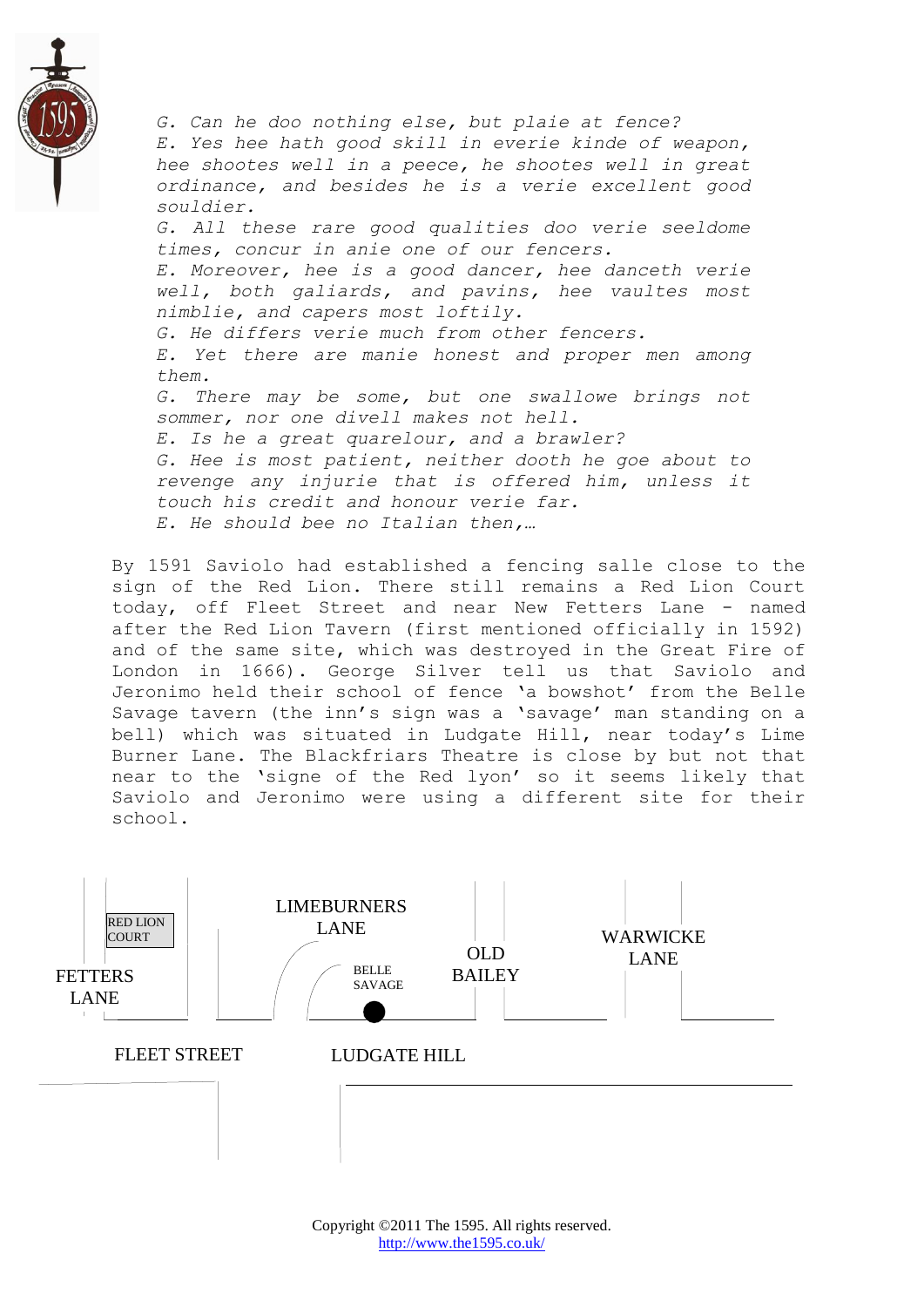

Florio makes no mention of Jeronimo; is this because of his social status, or because he took a junior role in the partnership or is he perhaps dead by this point?

Florio"s presents a rather glowing and magnificent advertisement for Saviolo and his business; was Florio simply helping out a fellow Italian or was there a deeper bond?

The Stranger Report records that Saviolo is a member of the Italian Church. The church, at the Mercer's Chapel of St. Thomas of Acorn (in West Cheap, to the East of Bow Street), was founded by continental Protestants who had come to England. It 'was a haven of refuge for persecuted Protestants of many nationalities and shades of opinion*"* [*John Florio,* Frances Yates, 1934]. Between 1550 and 1554 the minister of the church was one Michael Angelo Florio, father of John Florio. (Florio senior was forced to flee the church and country after an undisclosed indiscretion - possibly the birth of his son John.)

So Saviolo was (at least publicly) a Protestant and this may in some way have contributed to his decision to come to England. He ends his second book with a description of Queen Elizabeth as the *"*Sunne of Christendome, and the onely Starre whereby all people are directed to the place which aboundeth in peace, religion and vertue*…"*

It might seem strange that a Protestant would have served in the army of the (Catholic) Holy Roman Empire but it was not uncommon. The Austrian half of the Habsburg Empire during this period showed, in the main, a tolerance towards its Protestant subjects. Andreas von Auesperg, who led the Hapsburg forces at the Battle of Sisak, was a Protestant, and on the occasion of his victory was sent letters of congratulation by both Pope Clement VIII and King Philip II of Spain.

#### **HIS PRACTISE**

#### STATIONER"S RECORD

*XIX DIE NOVEMRIS [1594]*

*John Wolf / Entred for his copie under Master Hartwelles hand and the Wardens, a book intitled Vincentio Saviolo his Practise vjd.*

On  $19<sup>th</sup>$  November 1594, John Wolf obtained the licence to print *"Vincentio Saviolo his Practise. In two Bookes. The first intreating the use of the Rapier and Dagger. The second, of Honor and honourable Quarrels."*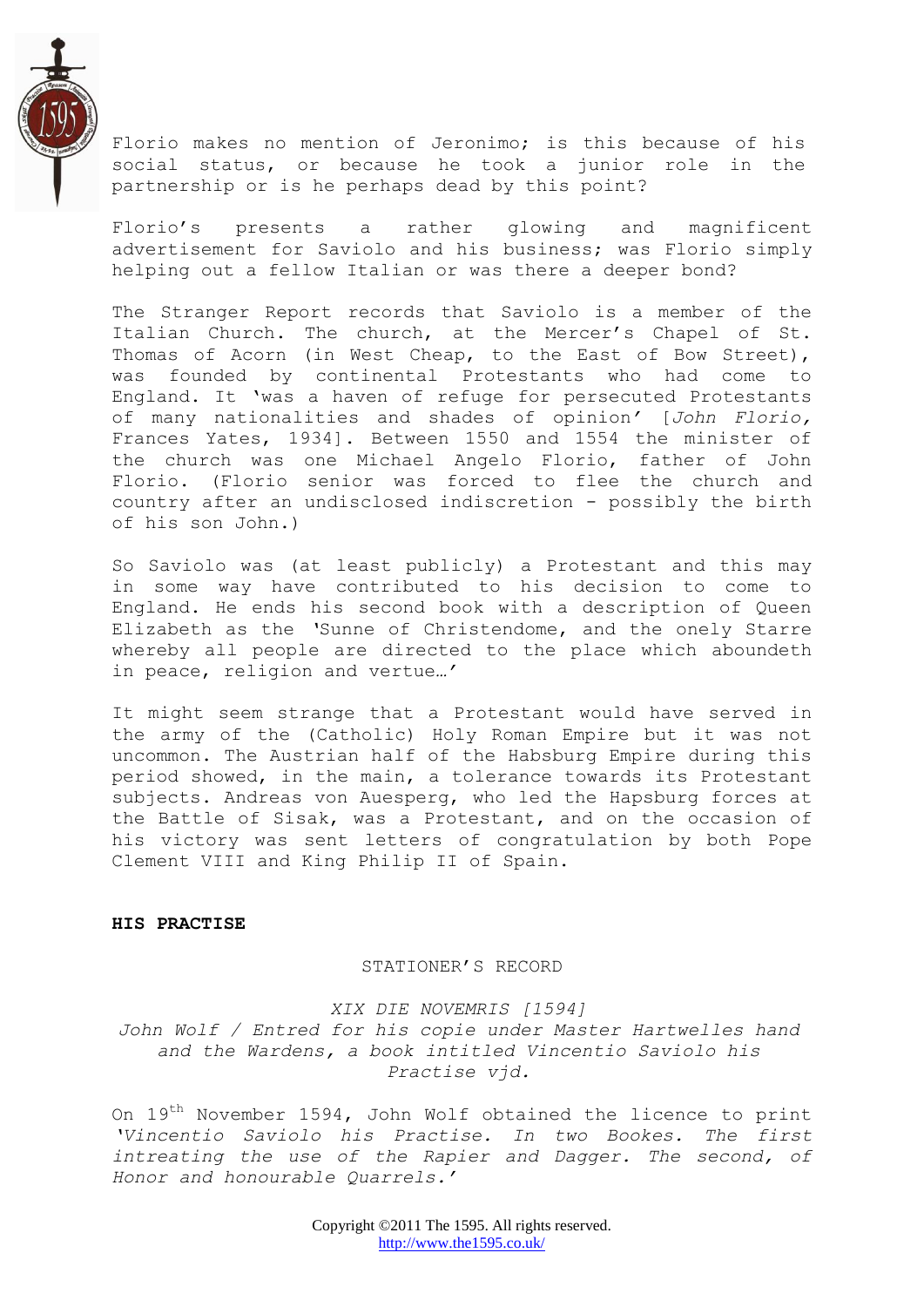

The work was published in 1595 and presented as a New Year's gift to Robert Devereux,  $2^{nd}$  Earl of Essex (1567-1601): 'The most prominent courtier and most famous military leader of Elizabeth"s last years" [*Historical Dictionary of the Elizabethan World*, A. Wagner]. Later in the same year the printer William Mattes published another edition with the slightly different title page: "*Vincentio Saviolo his Practise : In two Bookes. The first intreating the use of the Rapier and Dagger. The second of Honor and honorable Quarrels. Both interlaced with sundrie pleasant Discourses, not unfit for all Gentlemen and Captaines that professe Armes.*"

That the work was dedicated to Essex is no surprise. Devereux was the most celebrated English military man of his day and many works about military matters were devoted to him. Saviolo, as a soldier, would know he was on safe ground in offering a work on the martial arts to he "…whose valour inforceth all soldiers to acknowledge you the English Achilles" [Saviolo].

Perhaps Saviolo was part of Essex's retinue:

*I have thought good to dedicate the same unto your honor, as unto him whose bountie most bindeth me …*

And perhaps Essex"s entourage were the "*Gentlemen good friends"* to whom Saviolo makes numerous allusions throughout the text:

*…at the request of certaine Gentlemen my good friends, & to make the world witnes of my gratefull minde towards them for the many curtesies which I have received at their handes since my first comming into this Countrie…*

Or perhaps Saviolo had indeed come to England, and in particular Devereux, to avoid religious persecution:

*… whose benigne protection and provision for strangers, maketh you reported off as theyr safe sanctuary.*

Saviolo's treatise is presented as 'his Practise'; this implies that he (Saviolo) is not necessarily the author, but that it is most definitely his system of fence. Closely connected to Essex"s circle was John Florio. His acquaintance with Saviolo has been demonstrated above; and Florio's hand, his use of phrase and proverb in particular, runs throughout the work. That Florio would assist Saviolo in writing his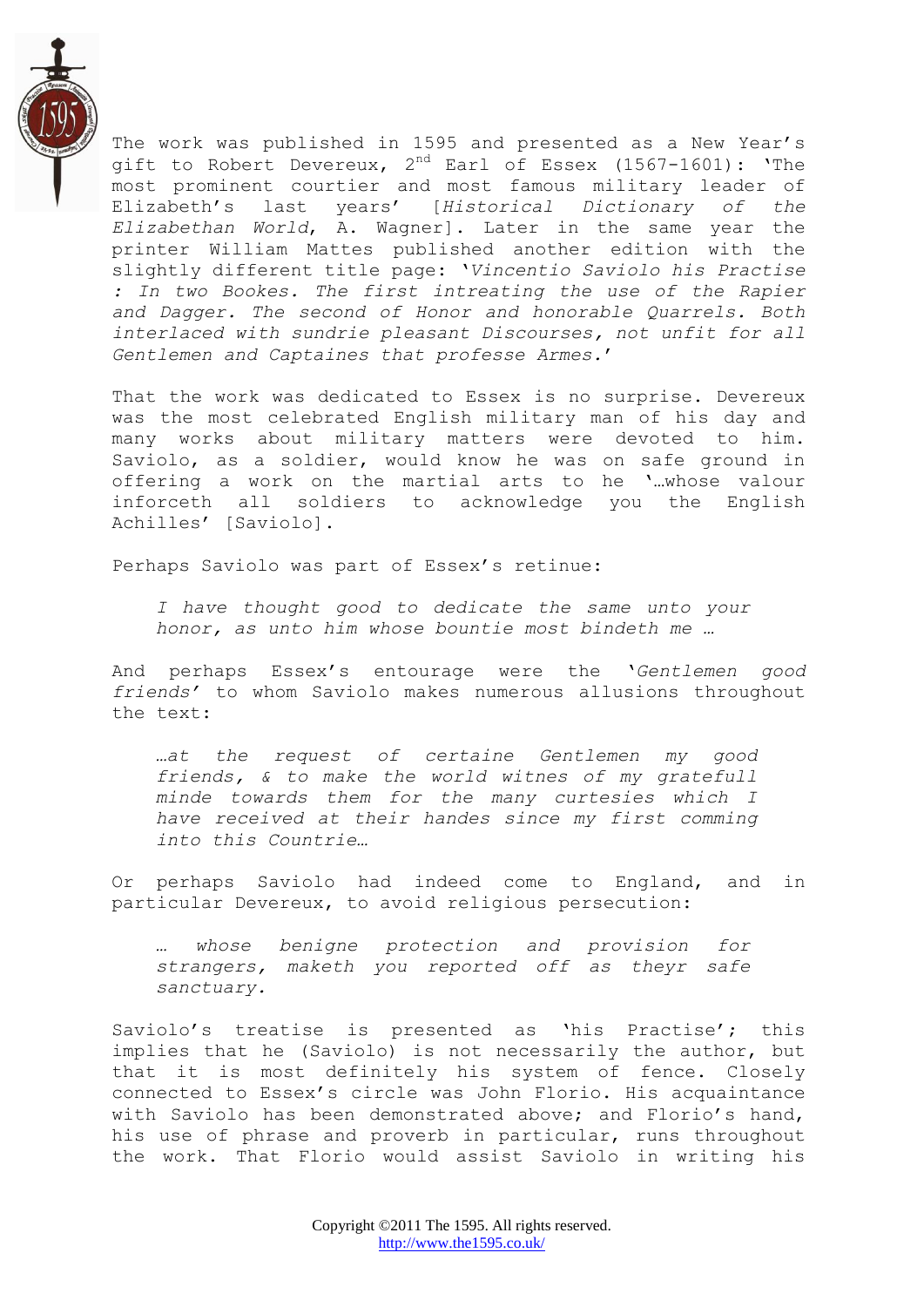

work, aiding him with the subtleties of the English language, would be no surprise.

The first book is undoubtedly the practice of Saviolo but the second, dealing with the legal ramifications and protocol of the duel, would appear to be, in the main, a translation of an earlier work by the Italian (Paduan) author Girolamo Muzio, *Il Duello* [Venice 1551]. Anecdotes and remembrances by Saviolo are clearly interpolated to give it a more personal flavour. Florio would have delighted in the chance to translate such a major work and on such a topic. [His biter literary rival John Eliot had translated a similar work - *Discourses on Warre and single Combat* - from French a few years earlier in 1591.]

Perhaps, in a way, Saviolo was repaying Florio for the earlier kindness shown to him in "Second Frutes". Saviolo would certainly seem to try to further his friend"s endeavours. In his opening dedication to Essex, Saviolo makes the following remark:

*This work, I must confesse, is farre unworthie your Lordships view, in regard eyther of method or substance : and being much unperfecter than it shoulde have beene, if I had had copie of English to have expressed my meaning.*

Was Saviolo echoing or speaking on behalf of Florio for the need for an English - Italian dictionary in the hope that Essex would finance such an endeavour? Essex never did fund the project, but Florio would eventually publish the first English - Italian dictionary, *Queen Anna"s New World of Words*, in 1611.

## **LIFE, LOVE & DEATH**

On the whole 1595 seems to have been a busy year for Saviolo. Not only was his book published but, later that year, he married. His wife was one Elina Warner and, on the  $12^{\rm th}$  of October 1595, they were wed in Westbury, Wiltshire.

There are a few other glimpses of Saviolo in his time in England, most notably from the anecdotes of George Silver. In *Paradoxes of Defence* (1599) Silver, who was no friend of Saviolo (nor any of the Italian masters) recounts his version of the following events:

*Then came in Vincentio and Jeronimo, they taught Rapier-fight at the Court, at London, and in the countrey, by the space of seveun or eight yeares or thereabouts. These two Italian Fencers, especially*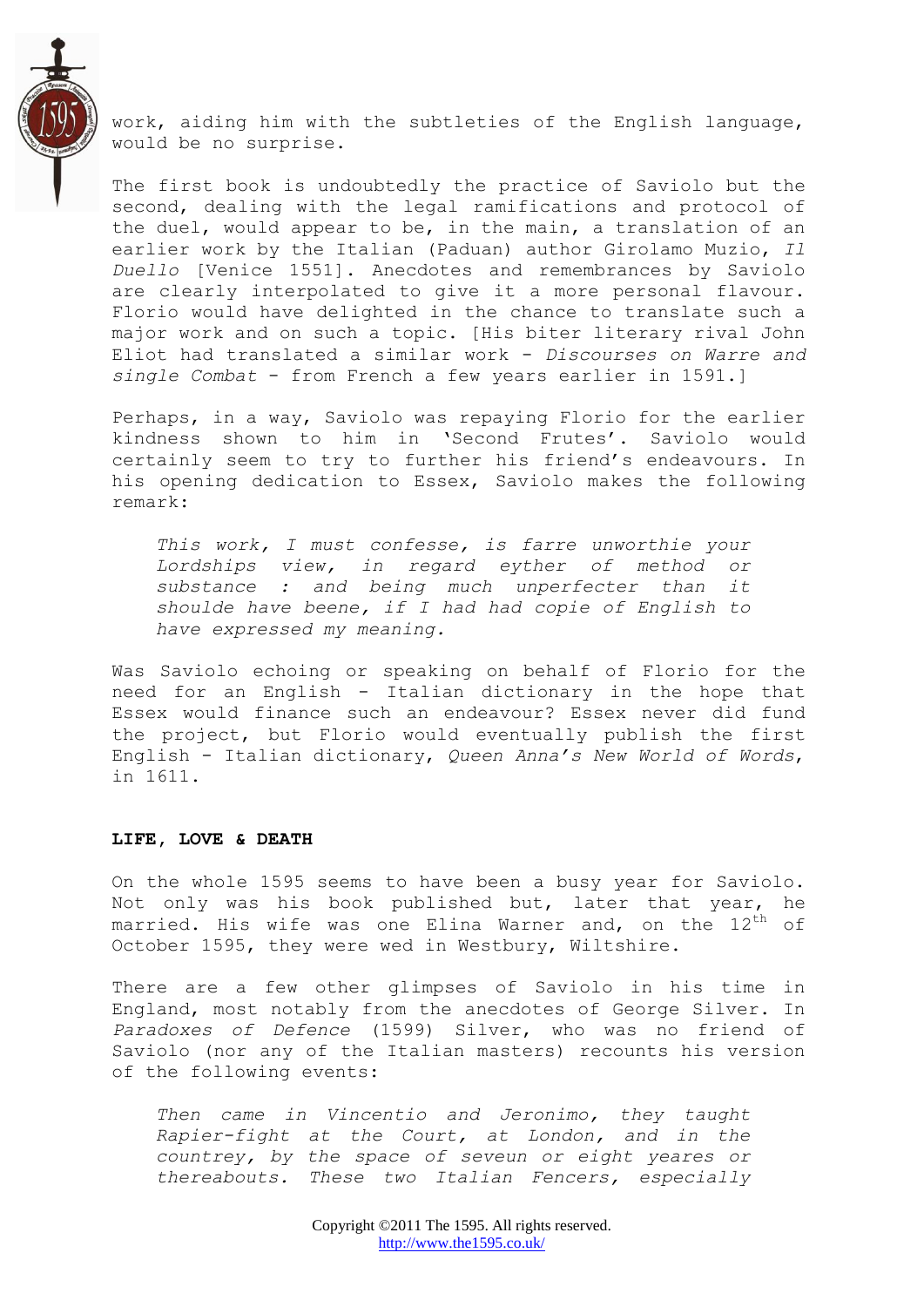

*Vincentio, said that Englishmen were strong men, but had no cunning, and they would go backe too much in their fight, which was a great disgrace unto them. Upon these words of disgrace against Englishmen, my brother Toby Silver and my selfe, made challenge against them both, to play with them at the single Rapier, Rapier and Dagger, the single Dagger, the single Sword, the Sword and Target, the Sword and Buckler, & two hand Sword, the Staffe, battell Axe, and Morris Pike, to be played at the Bell Savage upon the Scaffold, where he that went in his fight faster backe then he ought, of Englishman or Italian, should be in danger to breake his necke off the Scaffold. We caused to that effect, five or sixe score Bils of challenge to be printed, and set up from Southwarke to the Tower, and from thence through London unto Westminster, we were at the place with all these weapons at the time appointed, within a bow shot of their Fence schoole: many gentlemen of good accompt, carried manie of the bils of challenge unto them, telling them that now the Silvers were at the place appointed, with all their weapons, looking for them, and a multitude of people there to behold the fight, saying unto them, now come and go with us (you shall take no wrong) or else you are shamed for ever. Do the gentlemen what they could, these gallants would not come to the place of triall. I verily thinke their cowardly feare to answere this chalange, had utterly shamed them indeed, had not the maisters of Defence of London, within two or three daies after, bene drinking of bottell Ale hard by Vincentio"s schoole, in a Hall where the Italians must of necessitie pass through to go to their schoole: and as they were coming by, the maisters of Defence did pray them to drinke with them, but the Italians being very cowardly, were afraide, and presently drew their Rapiers: there was a pretie wench standing by, that loved the Italians, she ran with outcrie into the street, helpe, helpe, the Italians are like to be slaine: the people with all speede came running into the house, and with their Cappes and such things as they could get, parted the fraie, for the English maisters of Defence, meant nothing less than to solie their hands upon these two faint-harted fellows. The next morning after, all the Court was filled, that the Italian teachers of Fence had beaten all the maisters of Defence in London, who set upon them in a house together. This wan the Italian Fencers their credit againe, and thereby got much, still continuing their false teaching to the end of their lives.*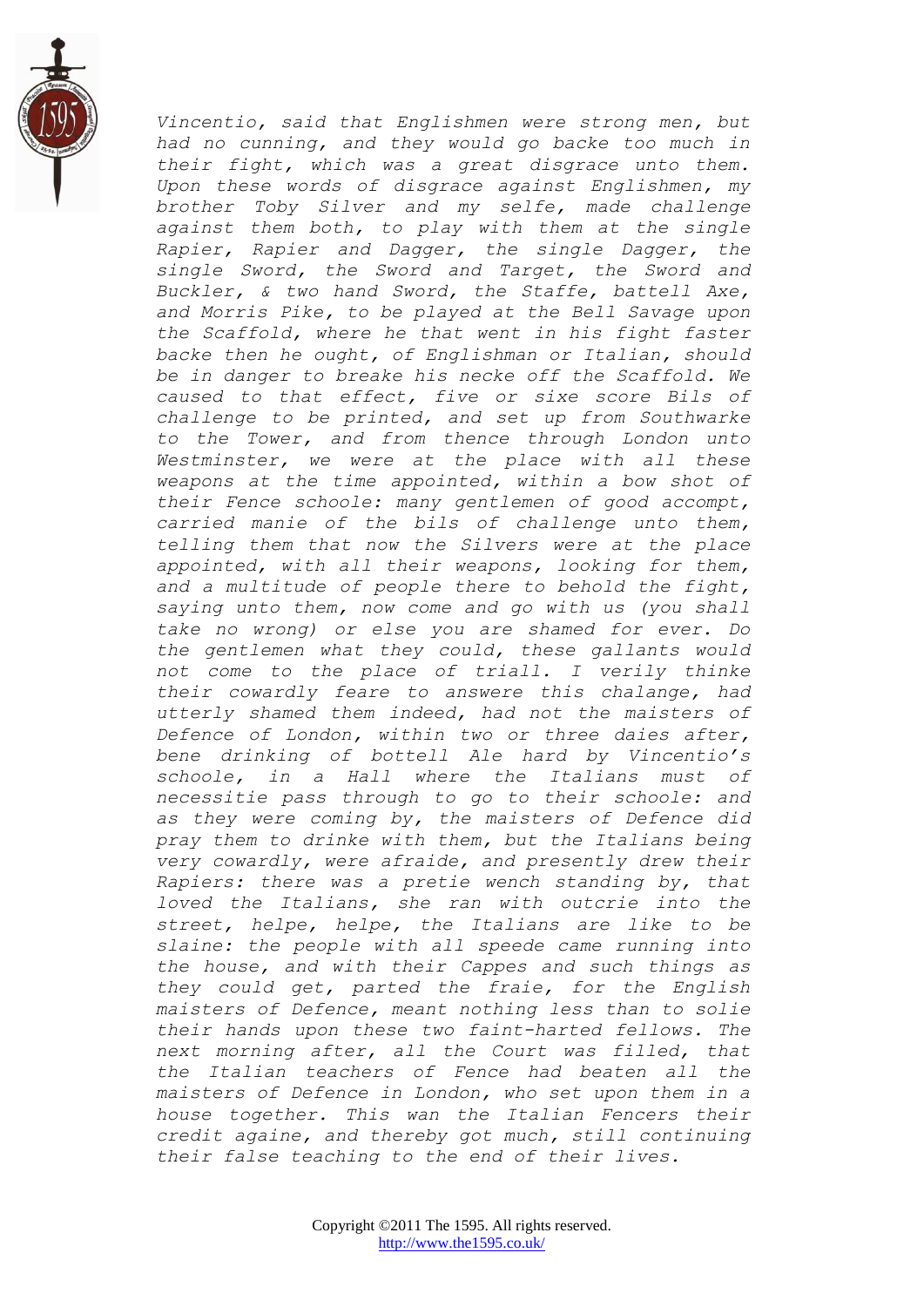

As to Saviolo ignoring the Silver brothers' challenge, it is no surprise. Throughout "…[H]is Practise" Saviolo clearly states his belief that the only reason to draw your weapon was in the defence of your prince or your honour. To fight for mere entertainment would have appeared a ridiculous and dishonourable notion to him.

The fracas on the streets of London was not the first time that the London Masters had targeted foreign teachers. Rocco Bonnetti had had to ask for intervention from the court to stop the continual harassment that he suffered at their hands.

Finally we find Saviolo in the city of Wells, Somerset, not far from Westbury.

*This Vincentio proved himselfe a stout man not long before he died, that it might be seene in his life time he had bene a gallant, and therefore no marvaile he tooke upon him so highly to teach Englishmen to fight, and to set forth bookes of the feats of Armes. Upon a time at Wels in Sommersetshire, as he was in great braverie amongst gentlemen of good accompt, with great boldnese he gave out speeches, that he had bene thus manie yeares in England and since the time of his first coming, there was not yet one Englishman, that could once touch him at the single Rapier, or Rapier and Dagger. A valiant gentleman being there amongst the rest, his English heart did rise to heare this proade boaster, secretly sent a message to one Bartholomew Bramble a friend of his, a verie tall man both of his hands and person, who kept a schoole of Defence in the towne, the messenger by way made the maister of Defence acquainted with the mind of the gentleman that sent for him, and of all what Vincentio had said, this maister of Defence presently came, and amongst all the gentlemen with his cap off, prayed maister Vincentio , that he would be pleased to take a quart of wine with him. Vincentio verie scornfully looked upon him, said unto him. Wherefore should you give me a quart of wine? Marie Sir, said he because I heare you are a famous man at your weapon. Then presently said the gentleman that had sent for the maister of Defence: Maister Vincentio, I pray you bid him welcome, he is a man of your profession. My professian said Vincentio? What is my professian. Then said the gentleman, he is a maister of the noble science of Defence. Why said maister Vincentio, God make him a good man. But the maister of Defence wold not thus leave him, but prayed againe he would be pleased to take a quart of wine of him. Then said Vincentio, I have no need of*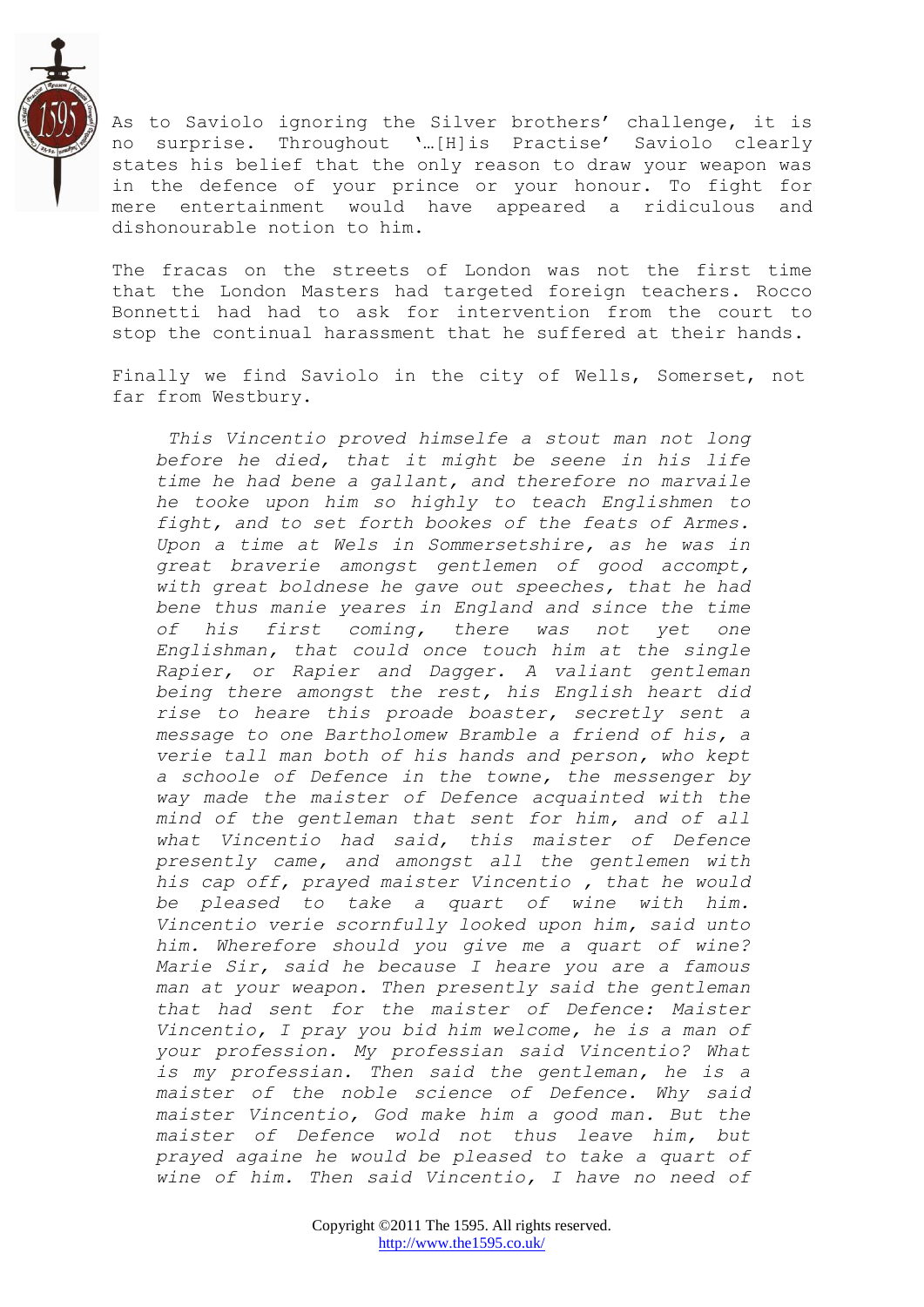

*thy wine. Then said the maister of Defence: Sir I have a schoole of Defence in the towne, will it please you to go thither. Thy schoole said maister Vincentio? What should I do at thy schoole? Play with me (said the maister) at the Rapier and Dagger, if it please you. Play with thee said maister Vincentio? If I play with thee, I will hit thee 1. 2. 3. 4. thrustes in the eie together. Then said the maister of Defence, if you can do so, it is the better for you, and the worse for me, but surely I can hardly believe that you can hit me: but yet once againe I hartily pray you good Sir, that you will go to my schoole, and playe with me. Play with thee said maister Vincentio (verie scornfully?) by God me scorne to play with thee. With that word scorne, the maister of Defence was verie much moved, and up with his great English fist, and stoke maister Vincentio such a boxe on the eare that he fell over and over, his legges just against a Buttery hatch, whereon stood a great blacke Jacke: the maister of Defence fearing the worst, against Vincentio his rising, catcht the blacke Jacke into his hand, being more than half full of Beere. Vincentio lustily start up, laying his hand upon his Dagger, & with the other hand pointed with his finger, saying, very well: I will cause to lie in the Gaile for this yeare, 1. 2. 3. 4. yeares. And well said the maister of Defence, since you will drinke no wine, will you pledge me in Beere? I drinke to all the cowardly knaves in England, and I thee to be the veriest coward of them all: with that he cast all the Beere upon him: not withstanding Vincentio having nothing but his guilt Rapier, and Dagger abut him, and the other for his defence the blacke Jacke, would not at that time fight it out: but the next day met with the maister of Defence in the streete, and said unto him, you remember misused a me yesterday, you were to blame, me an excellent man, me teach you how to thrust two foote further then anie Englishman, but first you come with me: then he brought him to a Mercers shop, and said to the Mercer, let me see your best silken Pointes, the Mercer did presently shew him some of seaven groates for two dozen, and said to the maister of Defence, there is one dozen for you, and here is another for me. This was one of the valientest Fencers that came from beyond the seas, to teach Englishmen to fight, and this was one of the manliest frayes, that I have hard of, that ever he made in England, wherin he showed himselfe a farre better man in his life, then in his profession he was, for he professed armes, but in his life a better Christian."*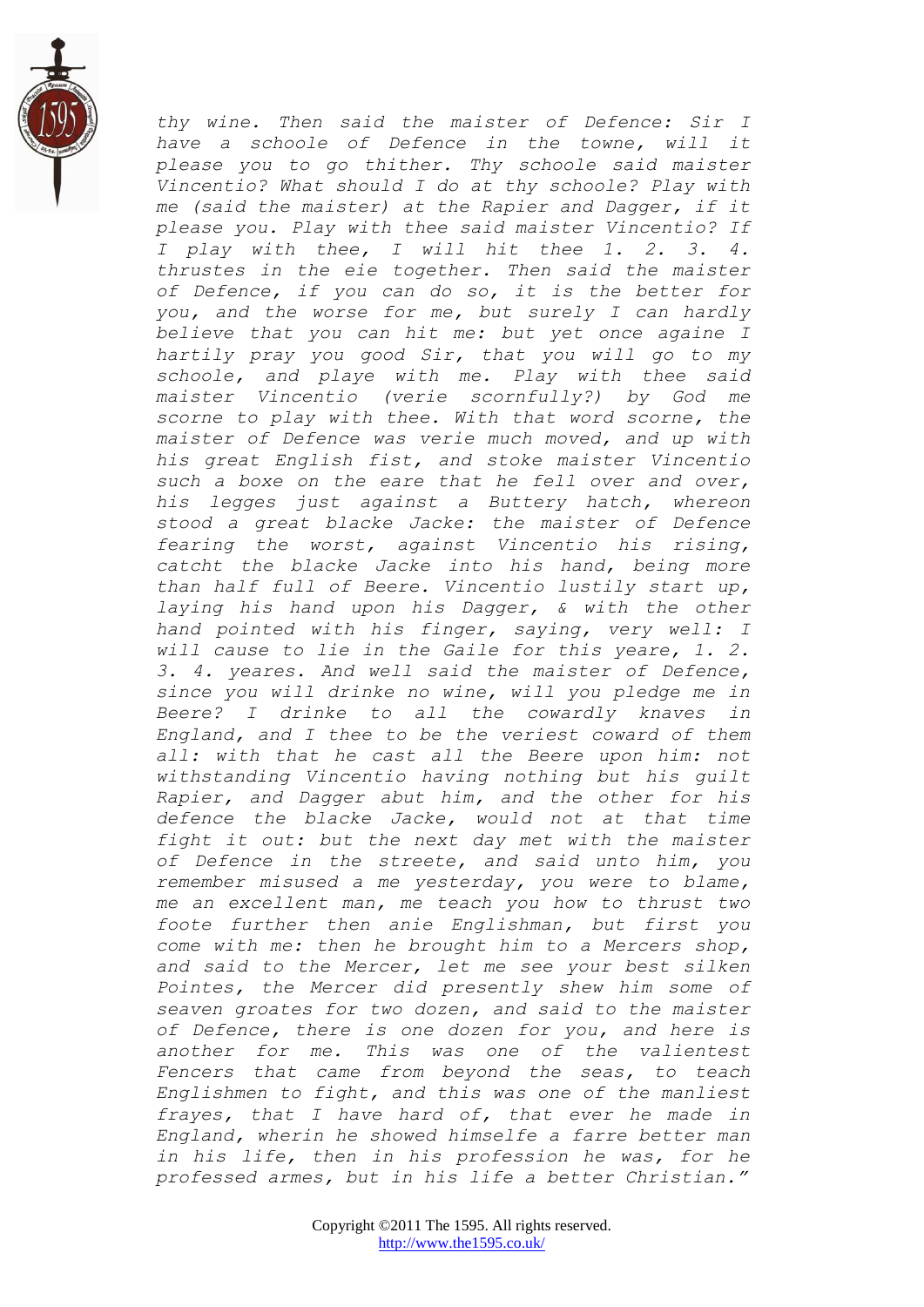

Saviolo"s response to the statement "…*I pray you bid him welcome, he is a man of your profession…"* is interesting*. "My professian said Vincentio? What is my professian. Then said the gentleman, he is a maister of the noble science of Defence. Why said maister Vincentio, God make him a good man"*.

The Stranger Return records that he has "*no occupation".* Is this because he is a *gentleman* and therefore does not need to work? Does he simply not wish to give information to the aldermen? Or is he, like Bonnetti before him, a man of many roles: a gentleman, a military man, a master of fence, a dancer and perhaps a spy. On his travels, teaching at the *"Court, at London, and in the countrey"* he would have been in an ideal position to observe, acquire and pass on information.

Again, in the Stranger Return, Saviolo gives his place of birth as Venice: was he, perhaps, in some capacity working for the Republic? From the "*Calendar of State Papers relating to English Affairs in the Archive of Venice. Vol 19. 1592-1603"*:

*May 15th. - Original Despatch, Venetian archives. 168. Palo Paruta, Venetian Ambassador in Rome, to the Doge and Senate.*

*His Holiness said that there was another point upon which he wished to speak, namely, that he was fully informed that there was a proposal to send an Ambassador from Venice to England. He was well aware that such proposals had been presented before, but always rejected; he was therefore, all the more surprised that they should be renewed at a time where many obvious reasons counselled otherwise. I replied that I had no information on this subject, all I knew was that a Venetian gentleman had gone to England for his own private affairs, and this might possibly have given rise to the rumour. Rome, 15th May 1593.*

There is no way of knowing who this gentleman was; but it does illustrate that in an age of political paranoia whoever you were and wherever you went, somebody, somewhere, was taking note.

According to Silver, Saviolo was in the West Country "*not long before he died".* How he died, or when, as yet remains a mystery. Silver wrote "Paradoxes of Defence" in 1599 and so Vincentio was obviously dead before then. As Silver makes no mention as to the manner of his death we can assume that he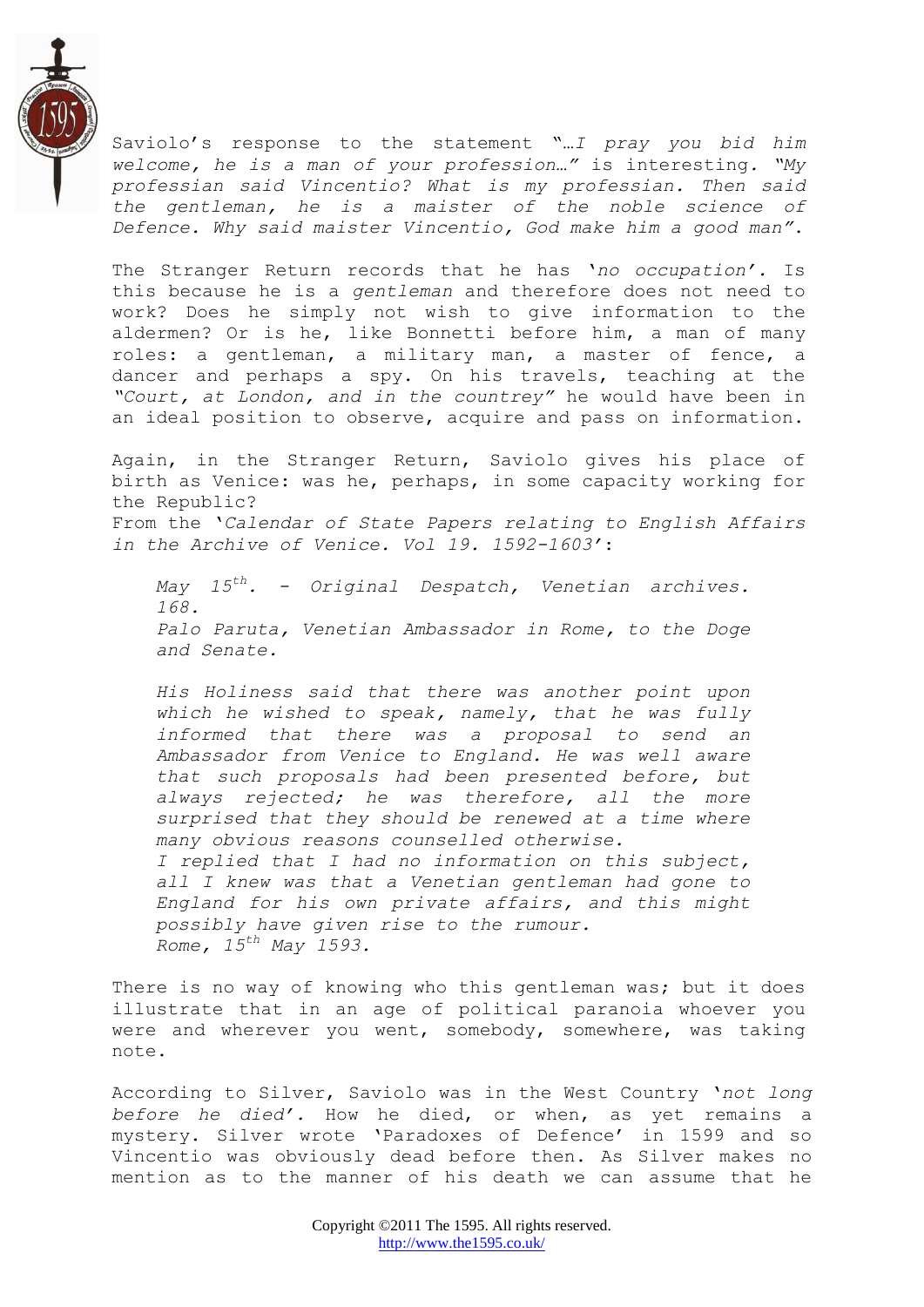

was not killed in combat. Remembering also that Silver said that Saviolo taught "*at the Court, at London, and in the countrey, by the space of seveun or eight yeares or thereabouts"* and if, as stated in the Stranger Return, Saviolo arrived in England in 1587, that would imply that he died shortly after his wedding.

#### **LITERARY REFERENCES**

References to Saviolo and his treatise are to be found among the works of some of the literary figures of the day. Shakespeare uses one of Saviolo"s anecdotes and reshapes it in "*As You Like It"* (1599). Saviolo"s tale concerns Luigi Gonzaga, (nicknamed "Rodomont" on account of his "courageous character and athleticism") brother to the Duke of Mantua, who accidently kills the Emperor Charles V"s champion wrestler in a match.

Later in the same play the jester Touchstone would seem to parody chapters from "Of Honor and Honorable Quarrels".

From James L. Jackson"s introduction to *"Three Elizabethan Fencing Manuals*":

*Editors of Shakespeare usually note in annotating As You Like it that the seven kinds of lies described by Touchstone in Act V, Scene 4, satirize books on honor and good manners popular in England at this time and may have been derived from the discussion of the five kinds of lies in Saviolo : lies certain, conditional lies, the lie in general, the lie in particular, and foolish lies.*

In "*Romeo and Juliet"* (1595-96)[the "fencers" play", if ever there were one] Shakespeare uses language and phrases lifted straight from Saviolo"s text. He also gives a clear description of a fight that mirrors Saviolo"s martial system:

*Of Tybalts deafe to peace, but that he Tilts With Piercing steele at bold Mercutio"s breast, Who, all as hot, turnes deadly point to point, And, with a Martiall scorn, with one hand beates Cold death aside, and with the other sends It back to Tybalt, whose dexterity Retorts it….*

During the course of the play, by way of coincidence, Romeo is banished to the Duchy of Mantua.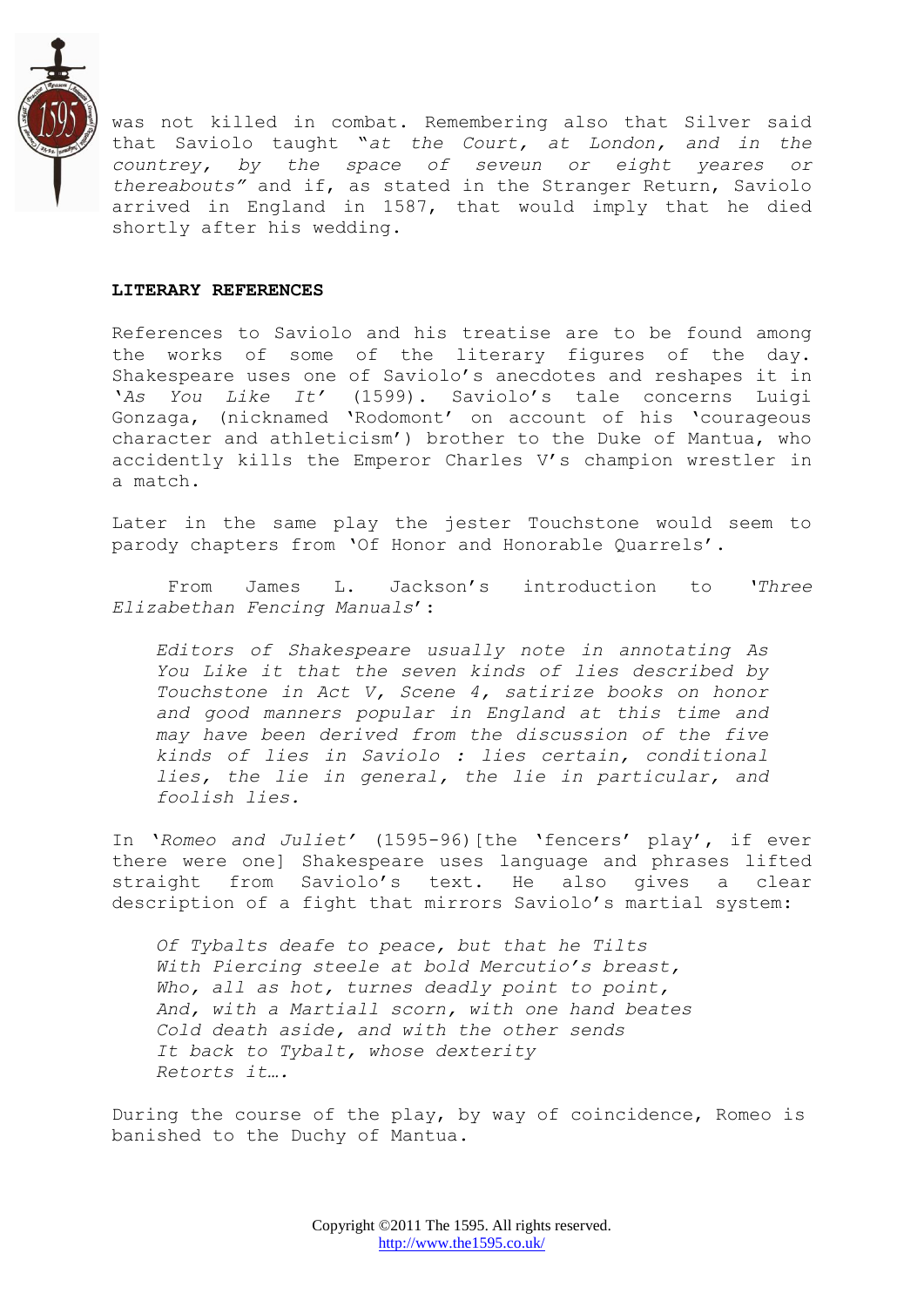

That Shakespeare was familiar with "…[H]is Practise" there can be little doubt. There may be a personal connection; Saviolo's likely co-author was John Florio: Florio was tutor and secretary to Henry Wriothelsey, Earl of Southampton to whom Shakespeare dedicated the poems "Venus and Adonis" (1593) and 'The Rape of Lucrece' (1594).

In 1599 Saviolo is referenced by John Marston in his satirical work "Scourge of Villany":

*Oh! Come not within distance Martius speaks Who ne"er discourseth but fencing feats, Of counter time, fincture, sly passataes, Stramazzone, with resolute stoccataes; Of the quick change with the wiping mandritta, The caricado with th" imbroccata. The honourable fencing mystery Who does the honour? Then falls he in again Jading our ears; and somewhat must be sain Of blades, and Rapier hilts, and surest guard, Of Vincentio and the Burgonian"s ward.*

Again we find the use of Italianate fencing terms in all probability first introduced into England through Saviolo"s work. It is interesting that Marston talks of the "*Burgonian"s ward"*: is it possible that Saviolo, having been a soldier of the Hapsburgs - whose ancestral seat of power was the Duchy of Burgundy - saw his fighting system as more Burgundian than Italian? He had, by his own account, taken the styles of five or six different masters, along with his own personal experiences and observances, and blended them into his own system. The armies of the Habsburgs would have been made up of troops from many different nations – including among others, Italy, Spain, Germany, Austria, and Eastern Europe - and their martial influence can be seen in Saviolo"s system.

#### **JERONIMO**

In 1627 it is Jeronimo who is remembered, by the playwright Ben Jonson.

"*The New Inne"* (1629?)

*FLY - Go by, Hieronimo! TIPTO - What was he? FLY - The Italian That played with Abbot Antony i" the Friars, And Blinkinsop the bold. TIPTO - Ay, marry, those Had fencing names, what are become o" them?*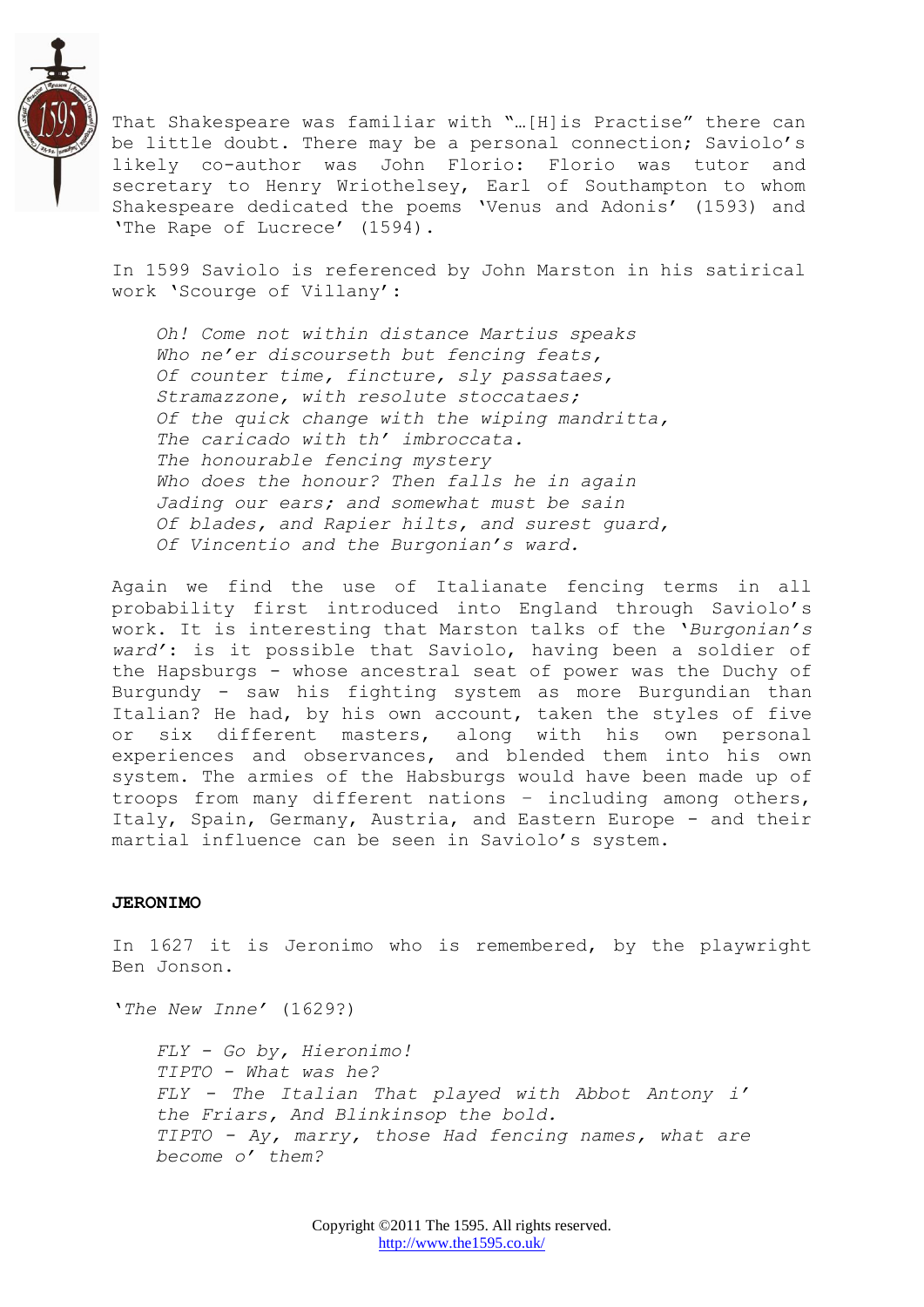

*HOST - They had their times, and we can say they were. So had Carranza his, so hath Don Lewis. TIPTO - Don Lewis of Madrid is the sole master Now of the world.*

(Carranza is the great Spanish fencing master Geronimo Sanchez de Carranza, and Don Lewes is his most famous pupil Luis Pacheco Narvaez.)

This passage refers to a 'prize-fight' where fencers displayed their proficiency for admission into the guild of the London Masters of Defence. John Blinkinsopps played for his scholler's prize in 1572, his provost's prize in 1577 and his master"s prize on *"the firste daye of June at the Artillerye garden at four kynde of weapons That is to saye the two hand sword the backe sword, the sword and buckeler and the staff. Ther playd with him six maisters videlicet Richard Peters / Anthonye ffenruther / Gregorie Grene Richard Smyth Richard Donne & Henrye Naylor An[d] so the said Blinkinsop was admitted maister under Willyam Thompson maister/1579/".* 

The only Anthony to be found in the papers of the Masters of Defence of London is the above-mentioned Anthonye ffenruther, but there is no mention of a Jeronimo.

We know very little of Jeronimo. If he was an Italian by birth rather than an "Italianated" man then perhaps we would hope to find him in the Strangers Return. The only Jeronimo found in the Return that might fit the bill is one Jeronimo Fero who, along with four others, was a servant of an Italian by the name of Verzelini Vassecin. All of Vassecin's five servants came from *"the province of Venice of the town Murano (Demuran?)".* Fero being the Latin for "iron", and also a slang word for a sword, perhaps it is the same man - it is as yet impossible to know.

The most comprehensive account we have of Jeronimo comes from George Silver. Rather unfortunately, it concerns his premature death:

*Jeronimo this gallent was valiant, and would fight indeed, and did, as you shall heare. He being in a Coch with a wench that he loved well, there was one Cheese, a verie tall man, in his fight naturall English, for he fought with his Sword and Dagger, and in Rapier fight had no skill at all. This Cheese having a quarrell to Jeronimo, overtooke him upon the way, himselfe being on horsebacke, did call to Jeronimo, and bad him come forth of the Coch or he would fetch him, for he was come to fight with him. Jeronimo presently went forth of the Coch and drew*